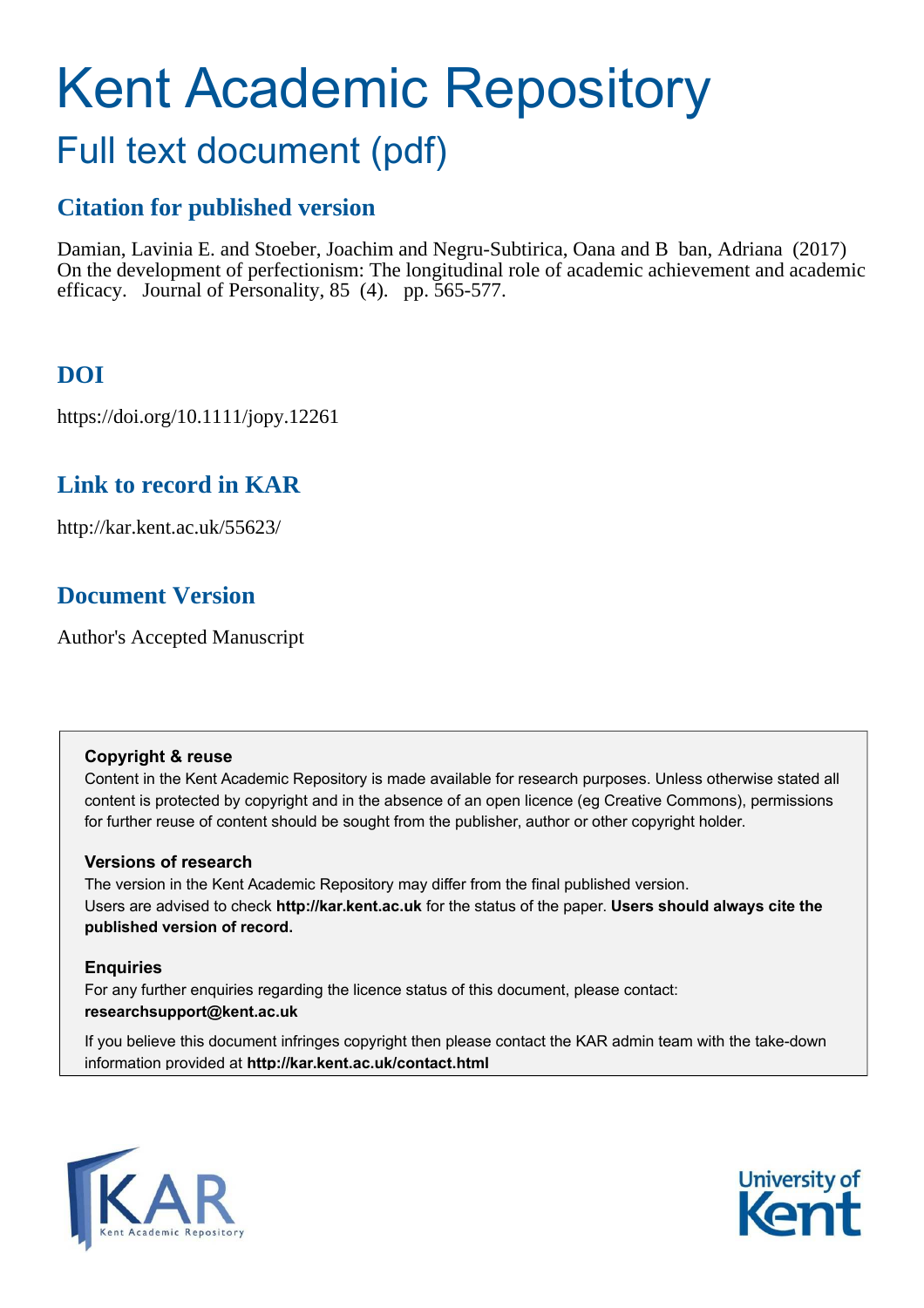Damian, L. E., Stoeber, J., Negru-Subtirica, O., & Băban, A. (2017). On the development of perfectionism: The longitudinal role of academic achievement and academic efficacy. Journal of Personality, 85(4), 565-577. doi: 10.1111/jopy.12261

#### DEVELOPMENT OF PERFECTIONISM 1

On the Development of Perfectionism:

The Longitudinal Role of Academic Achievement and Academic Efficacy

Lavinia E. Damian Babeş-Bolyai University Joachim Stoeber University of Kent Oana Negru-Subtirica and Adriana Băban Babeş-Bolyai University

#### Author Note

Lavinia E. Damian, Oana Negru-Subtirica, and Adriana Băban, Department of Psychology, Babeş-Bolyai University, Romania; Joachim Stoeber, School of Psychology, University of Kent, United Kingdom.

Correspondence concerning this article should be addressed to Lavinia E. Damian, Department of Psychology, Babeş-Bolyai University, Republicii 37, 400015, Cluj-Napoca, Romania. E-mail: lavinia.damian@sese.ro.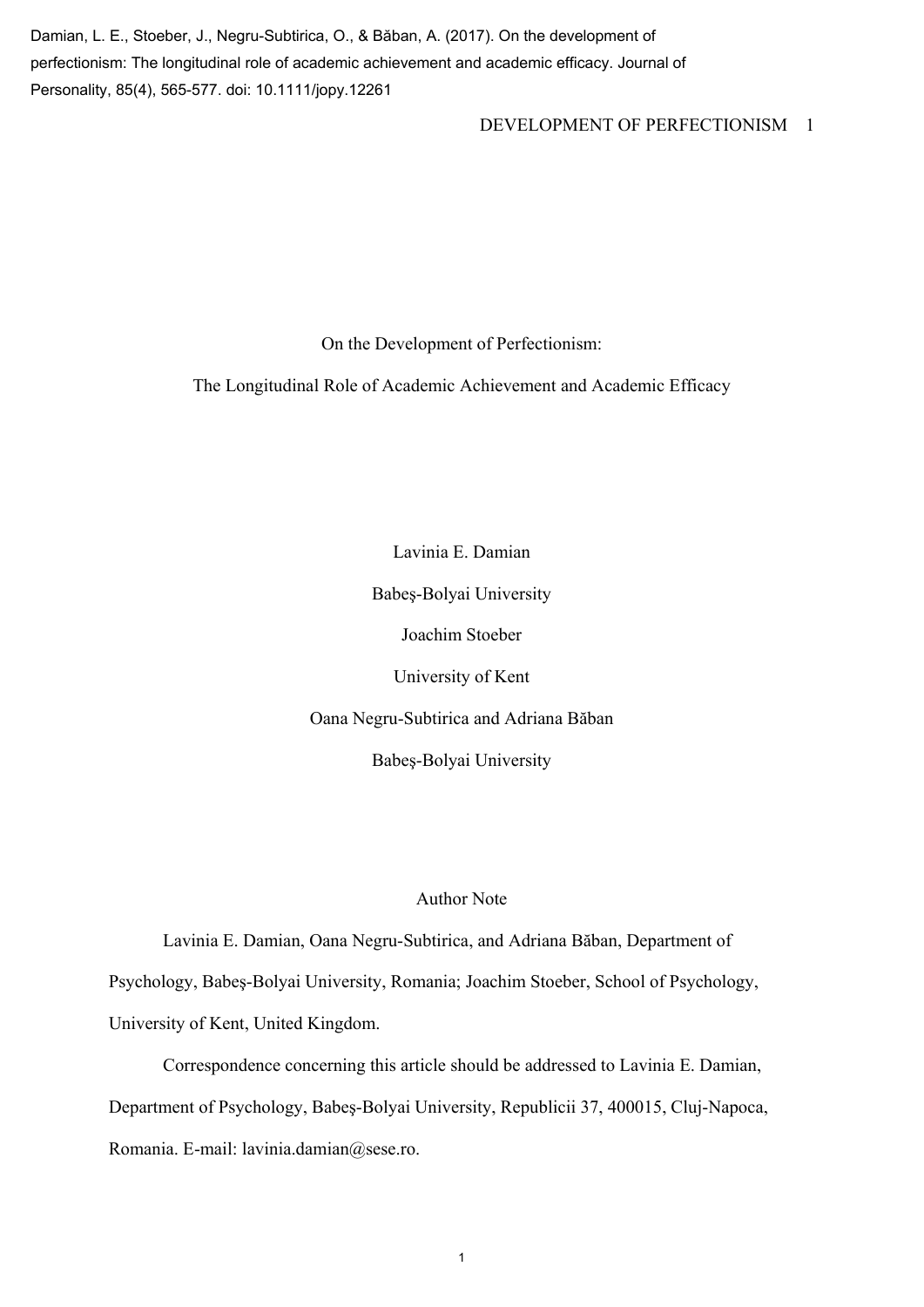#### Abstract

Objective: Although perfectionism is a prominent personality disposition, only a few longitudinal studies have investigated how perfectionism develops. Theoretical models and qualitative studies have posited that academic success is a developmental antecedent of perfectionism. Yet, quantitative studies tend to interpret the cross-sectional relationships as academic success being an outcome of perfectionism. In light of these gaps in the literature, the present study was the first to investigate the longitudinal relationships between perfectionistic strivings, perfectionistic concerns, academic achievement, and academic efficacy examining academic success as an antecedent of perfectionism.

Method: The study examined 487 adolescents (aged 12-19 years, 54% female) using a crosslagged longitudinal design with three time points spaced 4-5 months apart.

Results: Results showed that academic achievement predicted relative increases in both perfectionistic strivings and perfectionistic concerns, even when including academic efficacy. In addition, academic efficacy predicted relative increases in perfectionistic strivings. Discussion: This is the first study to show that academic achievement is a common factor in the development of perfectionistic strivings and perfectionistic concerns, whereas academic efficacy plays a role only in the development of perfectionistic strivings.

Conclusions: Implications of the findings for the development of perfectionism are discussed.

*Keywords:* perfectionism; academic achievement; academic efficacy; adolescents; longitudinal data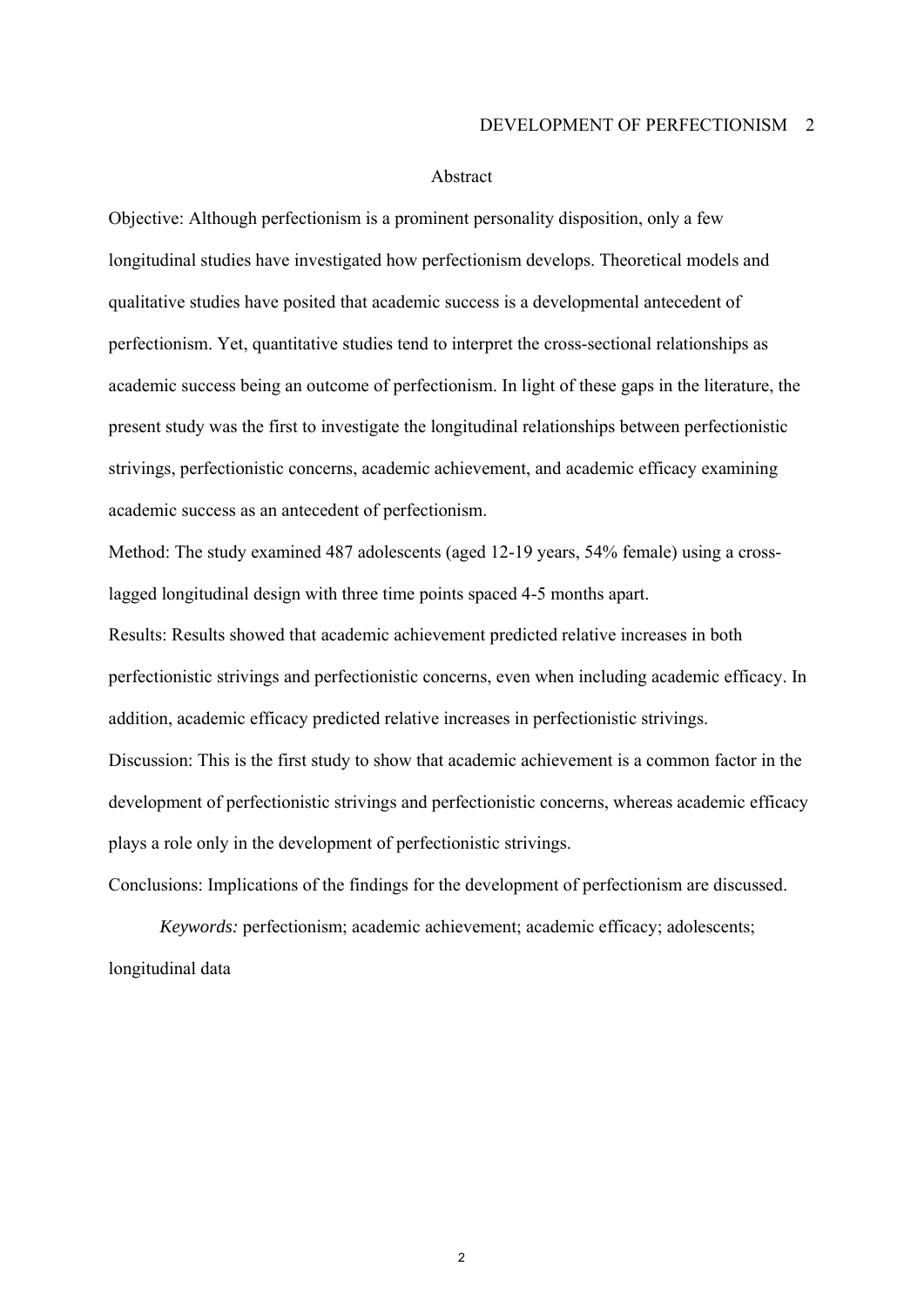On the Development of Perfectionism:

The Longitudinal Role of Academic Achievement and Academic Efficacy Perfectionism is a personality disposition characterized by exceedingly high standards of performance and concerns about making mistakes and the social consequences of not being perfect (Frost, Marten, Lahart, & Rosenblate, 1990; Hewitt & Flett, 1991). Perfectionism is an important topic for personality psychology. Not only do many people have perfectionistic tendencies (Stoeber & Stoeber, 2009), but perfectionism is also associated with a wide range of indicators of psychological maladjustment ranging from negative affect and anxiety to depressive symptoms and suicide ideation (e.g., Damian, Stoeber, Negru, & Băban, 2014a; Hewitt et al., 2002; Roxborough et al., 2012). However, perfectionism also has positive aspects as perfectionistic strivings have shown to be associated with higher performance and academic achievement (see Stoeber, 2012, for a review). Consequently, it is important to examine what factors contribute to the development of individual differences in perfectionism. Whereas the majority of theory and research focused on parental factors as playing a key role in the development of perfectionism (Flett, Hewitt, Oliver, & Macdonald, 2002; Gilman & Ashby, 2006; Stoeber & Childs, 2011), there may be other factors that also play a role. In particular, Flett et al. (2002) proposed that experiences of academic success at school might play a role in the development of perfectionism such that higher academic achievement may predispose students to become more perfectionistic. So far, however, this proposition was never tested empirically. Instead, studies investigating the relationships between perfectionism and indicators of academic success—such as academic achievement and academic efficacy (i.e., beliefs about one's capabilities to learn or perform academic tasks at designated levels; cf. Bandura, 1997) usually interpret the relationships they find between perfectionism and academic success in a way that regards academic success as an outcome of perfectionism (e.g., Bong, Hwang, Noh, &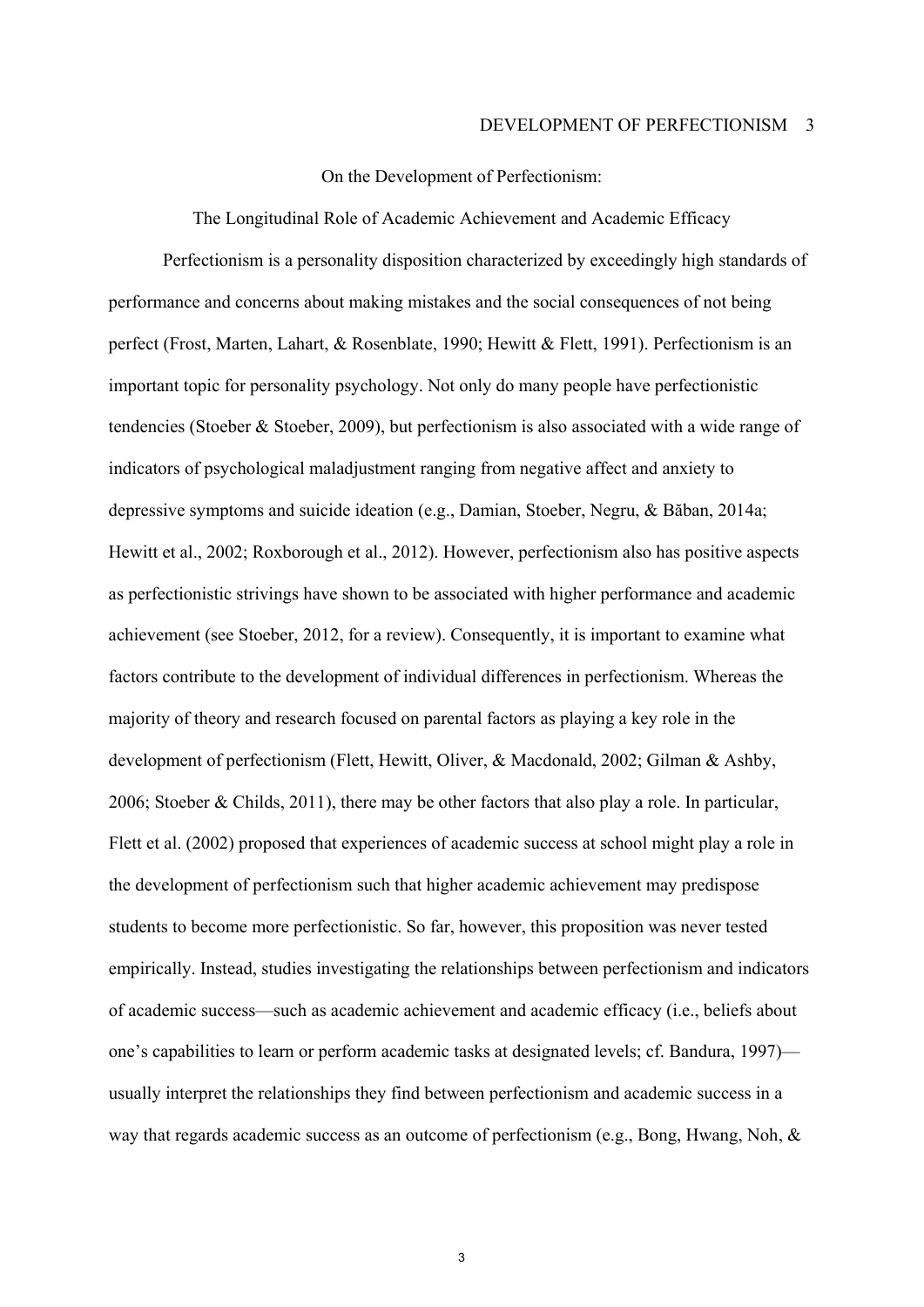Kim, 2014; Nounopoulos, Ashby, & Gilman, 2006; Stoeber, 2012). The majority of these studies, however, was cross-sectional or did not measure perfectionism and indicators of academic success at multiple time points. Therefore, the relationships cannot be interpreted in a causal or temporal sense, and the direction of the relationships between perfectionism, academic achievement, and academic efficacy is still an open question. The aim of the present study was to provide a first investigation of the longitudinal role that academic success plays in the development of perfectionism.

#### **Multidimensional Perfectionism**

When investigating perfectionism, it is important to take into account that perfectionism is best conceptualized as a multidimensional personality disposition (see Enns & Cox, 2002, for a review). Factor analytic studies suggest perfectionism is comprised of two higher-order factors: perfectionistic strivings and perfectionistic concerns (Stoeber & Otto, 2006; see also Dunkley, Blankstein, Halsall, Williams, & Winkworth, 2000; Frost, Heimberg, Holt, Mattia, & Neubauer, 1993). Perfectionistic strivings (also called personal standards perfectionism) reflect those aspects of perfectionism associated with self-oriented striving for perfection and setting exceedingly high personal standards of performance. In contrast, perfectionistic concerns (also called evaluative concerns perfectionism) reflect those aspects associated with concerns over making mistakes and fears of negative social evaluation. Even though the two dimensions are positively associated and often show considerable overlap, they show different, sometimes opposite relationships. Perfectionistic strivings often show positive correlations with characteristics, processes, and outcomes that are considered "adaptive" (e.g., conscientiousness, problem-focused coping, positive affect), particularly when the negative influence of perfectionistic concerns is controlled for (R. W. Hill, Huelsman, & Araujo, 2010; Gotwals, Stoeber, Dunn, & Stoll, 2012; Stoeber & Otto, 2006). The question of whether perfectionistic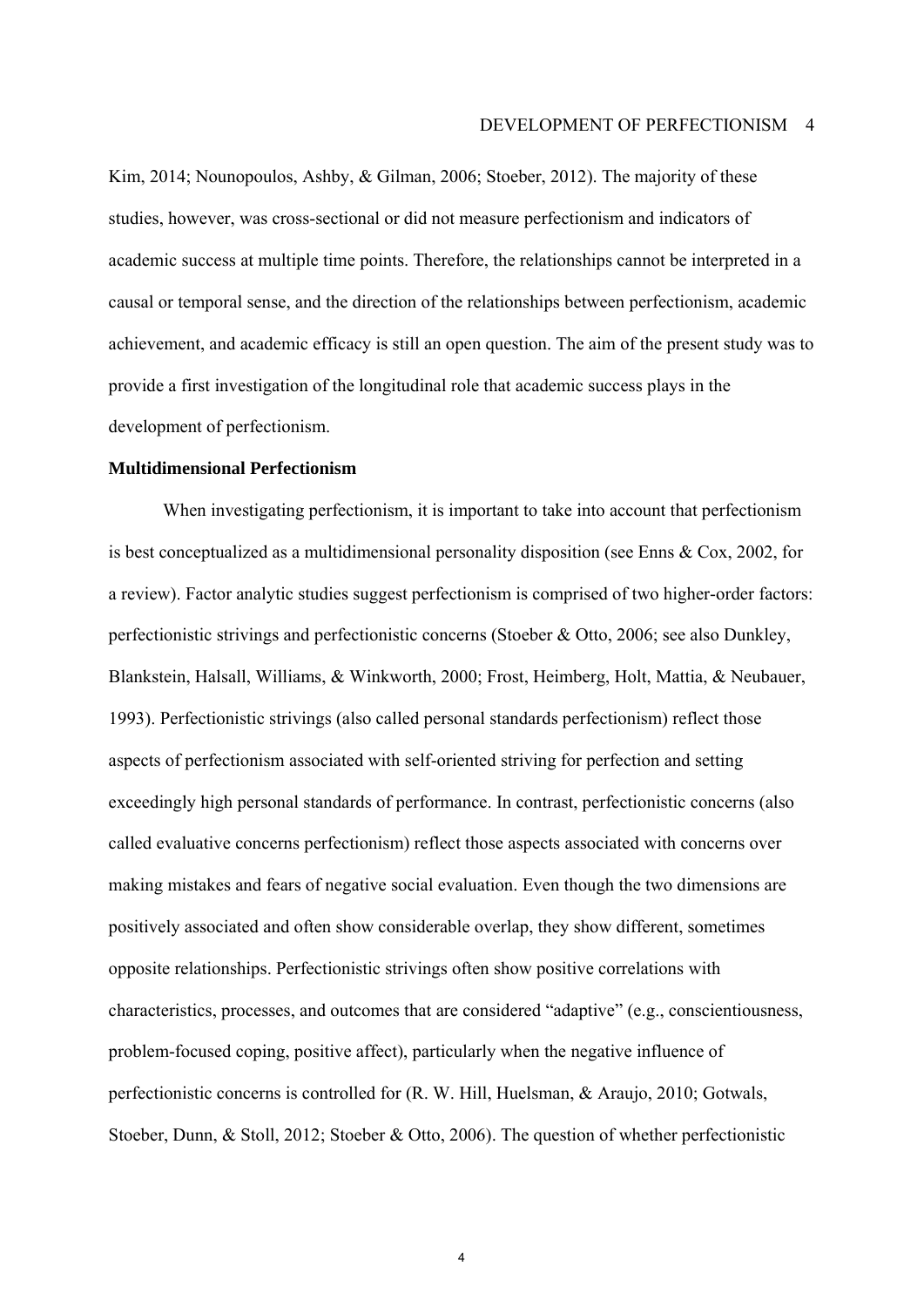strivings themselves are "adaptive," however, is debated as some researchers argue that perfectionism can never be healthy (Greenspon, 2002) and others suggest that the positive relationships perfectionistic strivings show with psychological adjustment do not reflect perfectionism, but a striving for excellence or a conscientious achievement striving (Flett & Hewitt, 2006; A. P. Hill, 2014). In contrast, perfectionistic concerns consistently show positive correlations with characteristics, processes, and outcomes that are considered "maladaptive" (e.g., neuroticism, avoidant coping, negative affect). This suggests that perfectionistic concerns capture those aspects of perfectionism that are responsible for the positive relationships perfectionism shows with indicators of psychological maladjustment (cf. Stoeber & Otto, 2006, for a comprehensive review) which is a view that is generally agreed upon (e.g., Lo & Abbot, 2013).

#### **The Development of Perfectionism**

There is general agreement that adolescence is a sensitive period in the development of perfectionism (Flett et al., 2002; Gilman & Ashby, 2006; Stoeber & Childs, 2011). It has been proposed that contextual factors such as a school environment emphasizing evaluation represent factors involved in developing, maintaining, or increasing perfectionism in adolescents (Flett et al., 2002). The importance of formal evaluations, grades, competitions, and comparisons is increasingly emphasized by the environment (i.e., school, teachers, parents) as students progress in the school system, meaning that formal evaluations are more important in middle and high school than in elementary school (cf. Eccles & Midgley, 1989). Hence, from an environmental perspective, the time that adolescents are attending middle and high school should represent a key period for developing perfectionism. Moreover, the developmental changes that occur in adolescence such as increases in cognitive abilities, self-consciousness, and awareness of social standards (Steinberg, 2008) make it a period of elevated susceptibility for the development of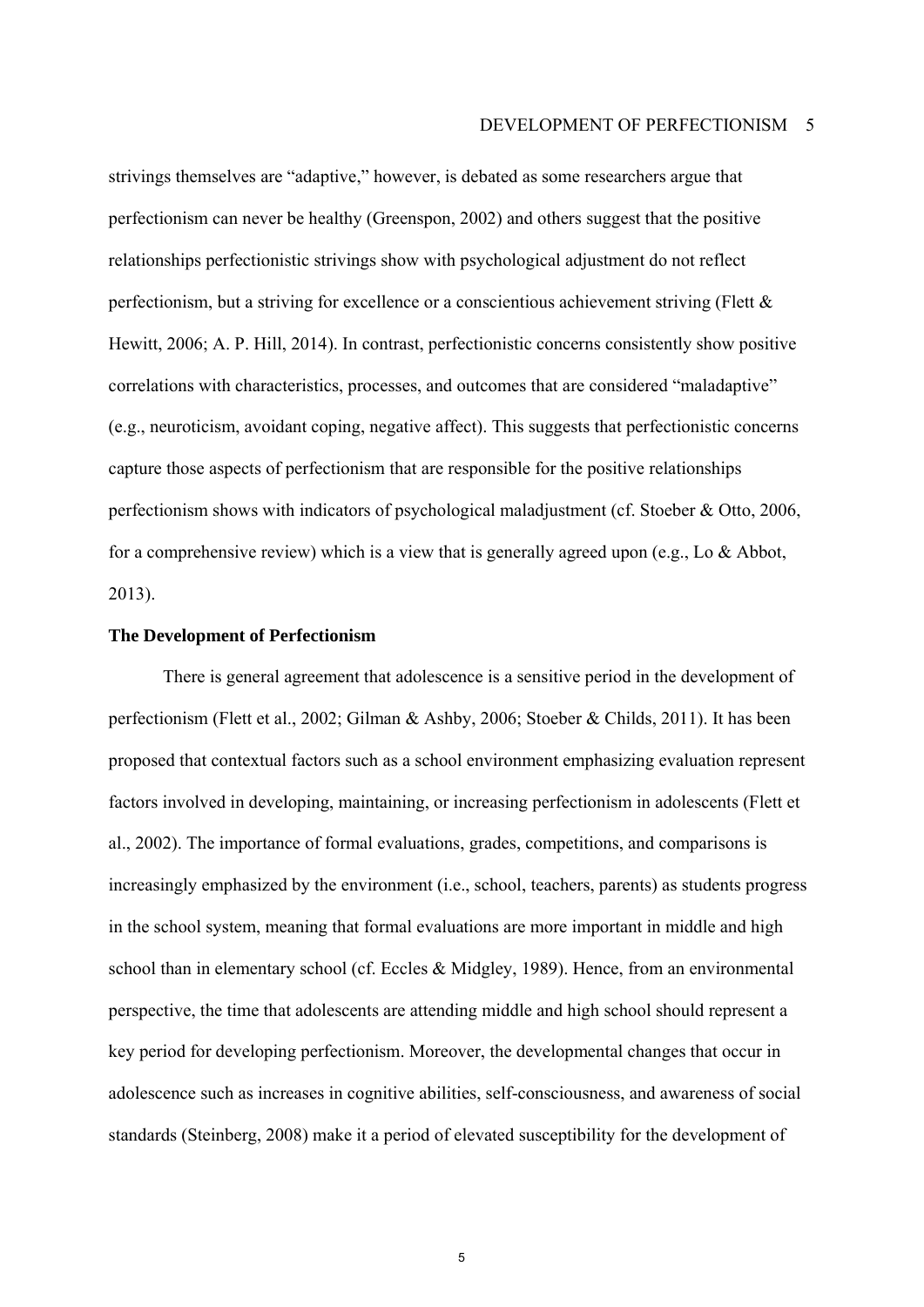perfectionism. Adolescents are more sensitive to others' achievement expectations and more aware of the implications that school performance has for them. Consequently, adolescence is a key period for investigating the factors that contribute to the development of perfectionism.

So far, theory and research on the development of perfectionism in adolescents have mainly focused on the role of parents (Flett et al., 2002). Qualitative and quantitative studies have provided preliminary evidence that indicators of perfectionistic strivings develop through a social learning mechanism (Bandura, 1977), that is, by observing and imitating parents<sup>'</sup> perfectionism. In comparison, indicators of perfectionistic concerns develop through a social expectations mechanism, that is, as a consequence of contingent parental approval associated with parental expectations, criticism, and parental control (e.g., Appleton, Hall, & Hill, 2010; Damian, Stoeber, Negru, & Băban, 2013; Soenens et al., 2008; Speirs Neumeister, 2004; Speirs Neumeister, Williams, & Cross, 2009).

Going beyond parental factors, Flett et al. (2002) proposed a theoretical model which entails further factors that contribute to the development of perfectionism. One such factor is adolescents' perceived or actual ability to attain perfection which is based on the personal history of achievement successes in the school setting. In particular, Flett et al.'s model suggests that adolescents who experience success at school and gain an increased sense of academic efficacy are more prone to show increases in perfectionistic strivings because perfection seems possible to them. Moreover, the model maintains that perfectionists are highly sensitive to evaluative feedback as represented by the grades they achieve in school. Consequently, adolescents with high academic achievement and high perceived skills (i.e., academic efficacy) may develop perfectionistic strivings based on their repeated experiences of success indicating that perfection is achievable (cf. Flett et al., 2002). This hypothesis is also maintained by the social cognitive theory of personality which posits that experiences of success altogether with an increased self-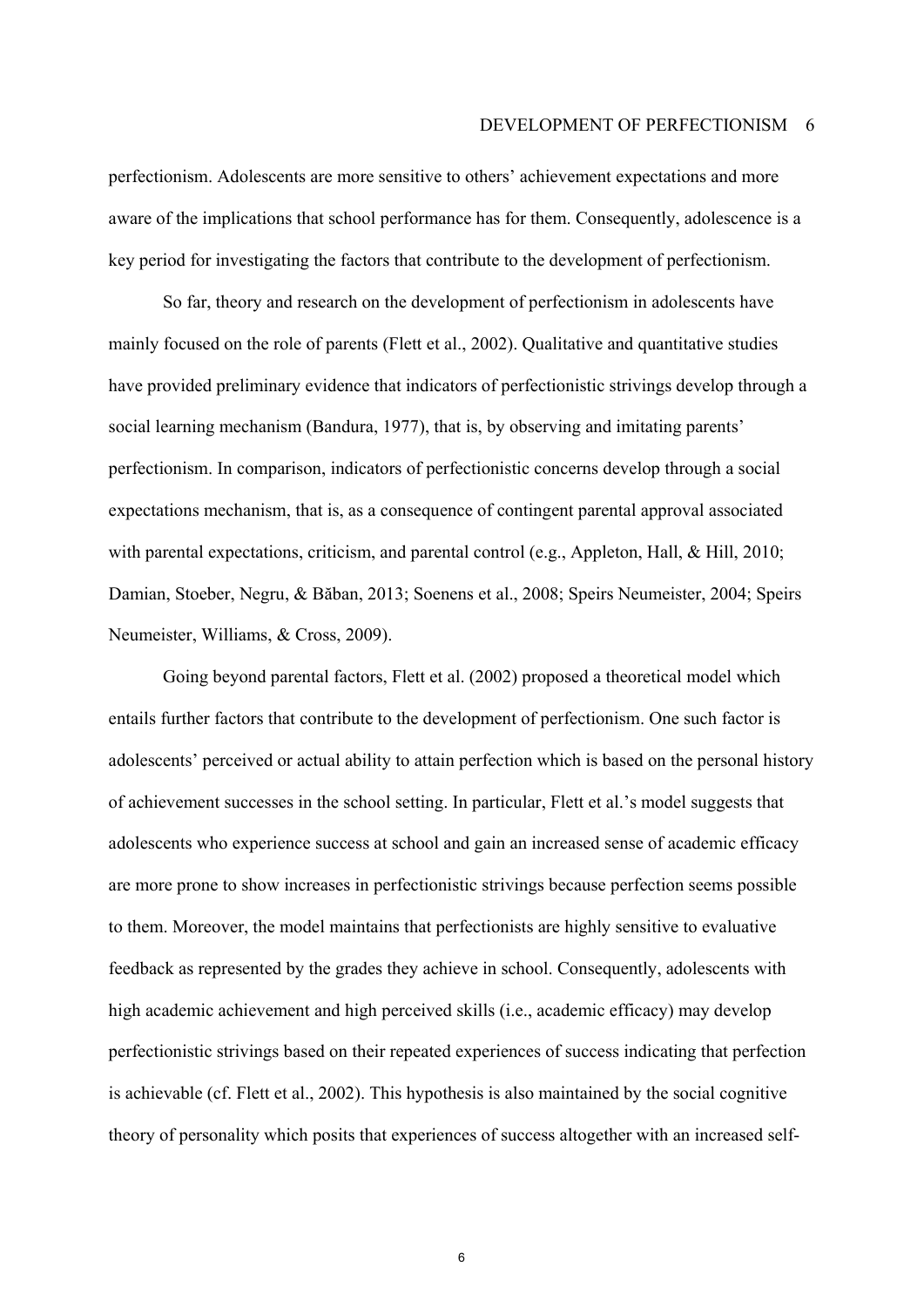#### DEVELOPMENT OF PERFECTIONISM 7

efficacy lead to striving for higher goals as people have the general tendency to surpass their past performance and to strive for progress (Bandura, 1989, 1997; Bandura & Cervone, 1986). In addition, qualitative research by Speirs Neumeister (2004) and Speirs Neumeister et al. (2009) suggests that experiences of academic success contribute not only to the development of perfectionistic strivings, but also to the development of perfectionistic concerns. Adolescents who are high achievers may think that their academic success increases others' expectations and perceive increased external pressure to succeed which, in turn, increases their perfectionistic concerns. So far, however, no one has examined whether high academic achievement and high academic efficacy in adolescence predict longitudinal increases in perfectionism. Hence, the present study aims to investigate the hypothesis that high levels of academic achievement and academic efficacy may be not only an outcome of perfectionism (as described in the next section), but also an antecedent.

#### **Perfectionism and Indicators of Academic Success**

Research on perfectionism in adolescent school students has shown that perfectionism is associated with numerous outcomes that are indicative of academic success (Stoeber & Childs, 2011). In this, however, perfectionistic strivings and perfectionistic concerns have shown different associations. Perfectionistic strivings are mostly associated with positive outcomes indicative of academic success such as mastery goals, low academic procrastination, academic efficacy, and academic achievement (e.g., Accordino, Accordino, & Slaney, 2000; Bong et al., 2014; Damian, Stoeber, Negru, & Băban, 2014b; Nounopoulos et al., 2006; Stoeber & Rambow, 2007; Stornelli, Flett, & Hewitt, 2009). In contrast, perfectionistic concerns are mostly associated with negative outcomes indicative of low academic success such as fear of failure, test anxiety, low academic efficacy, and low academic achievement (Bong et al., 2014; Herman, Wang, Trotter, Reinke, & Ialongo, 2013; Nounopoulos et al., 2006; Stoeber & Rambow, 2007). There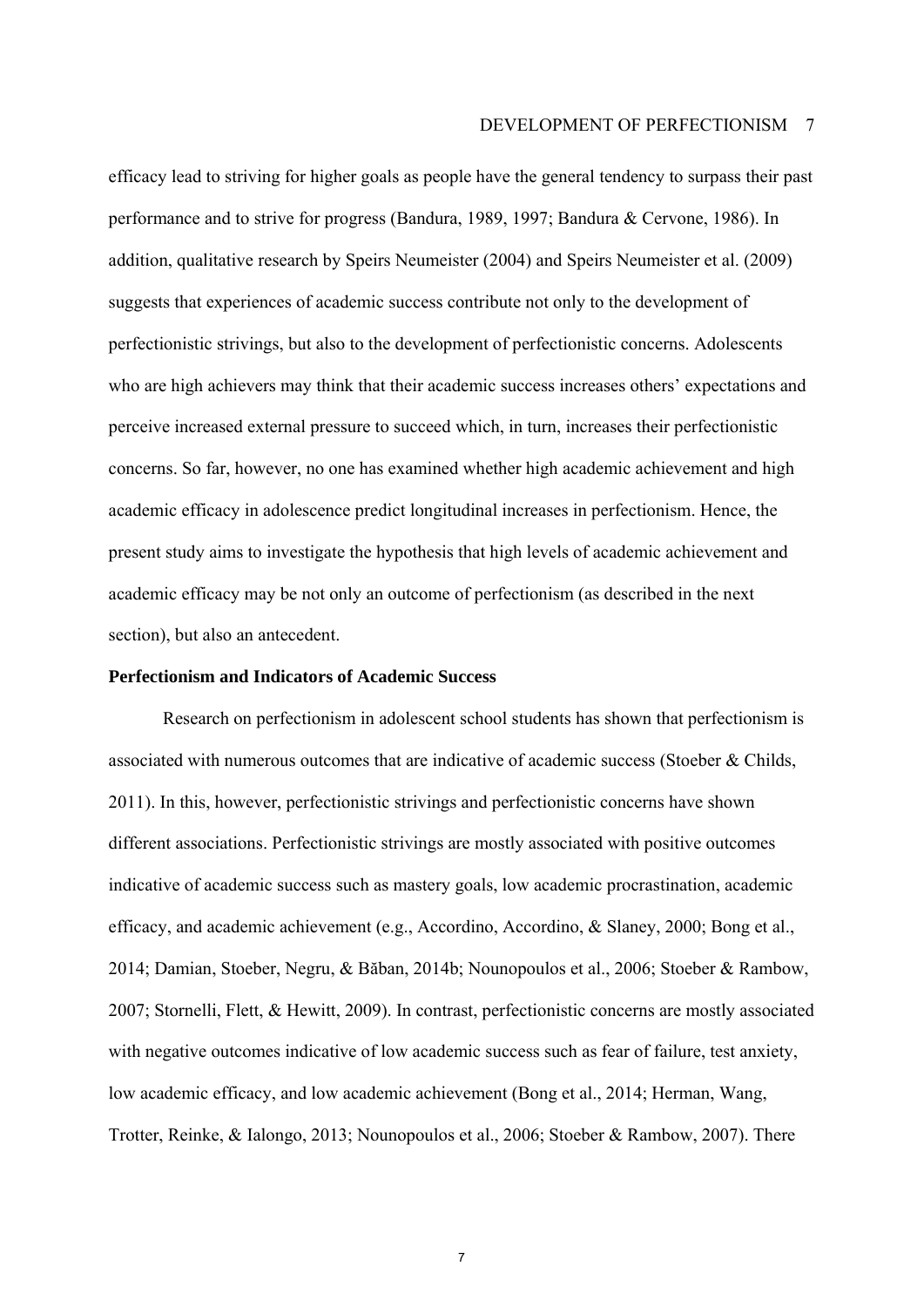are, however, a few studies in which perfectionistic concerns have been associated with high academic achievement (e.g., Bong et al., 2014; Stornelli et al., 2009). Hence, the relationships between perfectionistic concerns and academic achievement still warrant further research.

Furthermore, the majority of the quantitative studies investigating the relationships between perfectionism and indicators of academic success such as academic achievement and academic efficacy was cross-sectional or did not measure perfectionism and indicators of academic success at multiple time points. Therefore, the relationships these studies found cannot be interpreted in a causal or temporal sense. Nevertheless, the studies interpreted their findings as if perfectionism was an antecedent, and academic achievement and academic efficacy were outcomes of perfectionism (e.g., Bong et al., 2014; Nounopoulos et al., 2006; Stoeber, 2012). Hence, the direction of the relationships between perfectionism and indicators of academic success still represents an open question.

#### **The Present Study**

The hypothesis that high academic achievement and academic efficacy are factors in the development of perfectionism has not been tested empirically, and only four studies have considered the role of academic success in the development of perfectionism. The first two were qualitative studies based on interviews with gifted high school students (Speirs Neumeister et al., 2009) and gifted first-year university students (Speirs Neumeister, 2004) with high levels of perfectionistic strivings and perfectionistic concerns. Students were asked retrospectively what factors they thought played a role in the development of their perfectionism, and many of them indicated that high academic achievement and academic efficacy played a role for the development of both perfectionistic strivings and perfectionistic concerns. Students high in perfectionistic strivings saw their academic success adding to perceived internal pressure whereas students high in perfectionistic concerns saw their academic success as adding to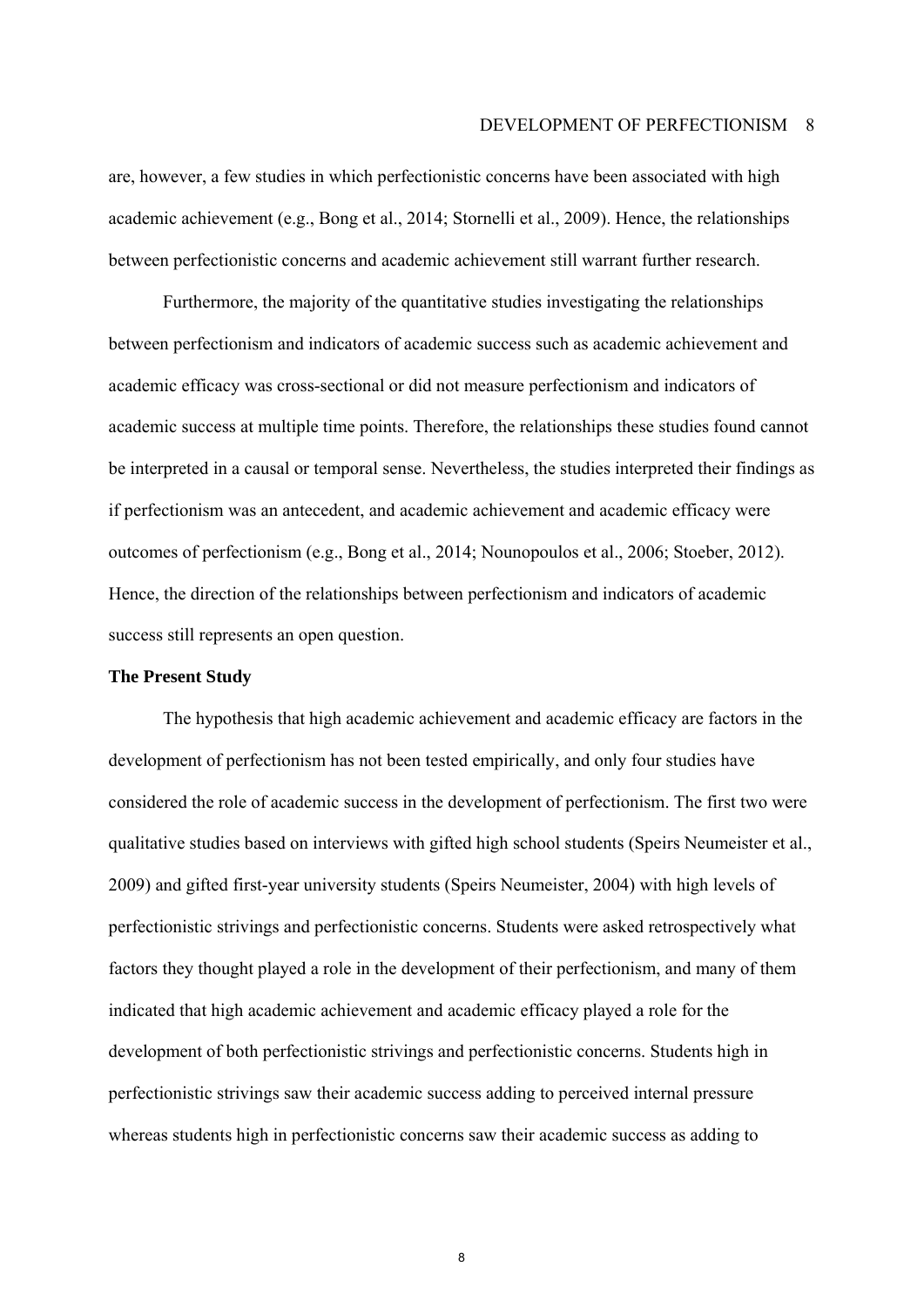perceived external pressure to maintain or increase their high academic achievement. The third and fourth study (Herman, Trotter, Reinke, & Ialongo, 2011; Herman et al., 2013) were quantitative studies and examined the relationship between perfectionism and academic achievement longitudinally, but unfortunately did not measure perfectionism and academic achievement at a sufficient number of points of time. Moreover, the studies applied a personcentered approach investigating how different groups of perfectionists developed instead of a variable-centered approach investigating how perfectionism developed. Examining sixth graders, Herman et al. (2011) found that the adaptive perfectionists group (defined by high levels of perfectionistic strivings and low levels of perfectionistic concerns) was characterized by higher teacher-rated academic achievement compared to the maladaptive perfectionists group (defined by high levels of perfectionistic strivings and high levels of perfectionistic concerns). However, perfectionism was not measured at Time 1, so the longitudinal effects of perfectionism were not examined. Herman et al. (2013) found that the group of adolescents who increased in both dimensions of perfectionism between 6th and 12th grade was characterized by higher levels of academic achievement compared to the group who decreased in their levels of perfectionism. However, academic achievement was only measured at Time 1, so the longitudinal effects of perfectionism on academic achievement were not examined.

Against this background, this study presents the first investigation of the longitudinal relationships between perfectionism, academic achievement, and academic efficacy in adolescents. Regarding perfectionism, the study focused on (a) personal standards (Frost et al., 1990) and self-oriented perfectionism (Hewitt & Flett, 1991) as combined indicators of perfectionistic strivings and (b) concern over mistakes, doubts about actions (Frost et al., 1990), and socially prescribed perfectionism (Hewitt & Flett, 1991) as combined indicators of perfectionistic concerns (e.g., Dunkley et al., 2000; Enns, Cox, Sareen, & Freeman, 2001;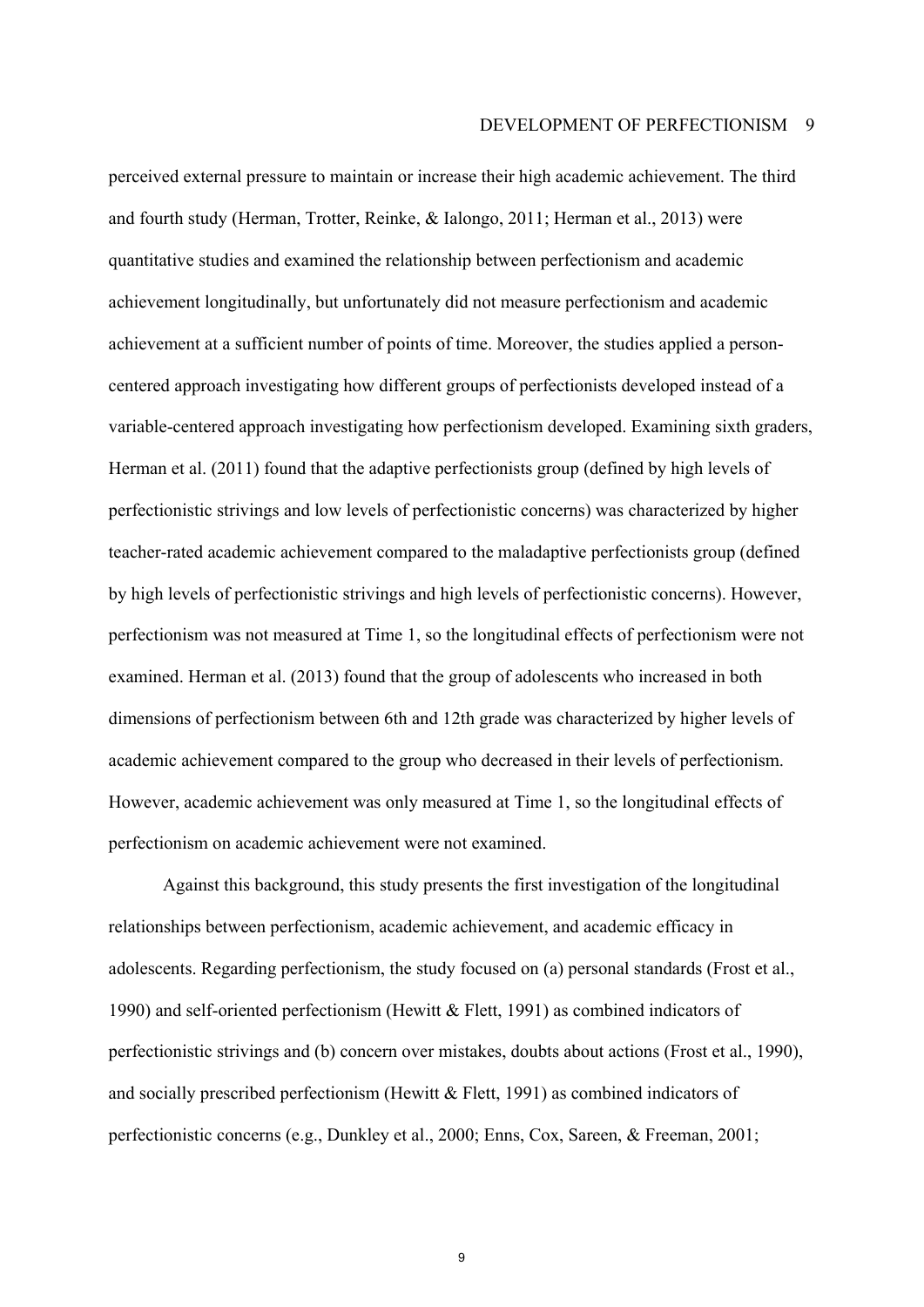Stoeber & Otto, 2006). The study examined a large sample of adolescents over nine months, employing a longitudinal design with three waves each spaced four to five months. We chose this time frame because previous longitudinal studies on perfectionism in adolescents found relative changes in perfectionism over periods of five to eight months (Stoeber, Otto, & Dalbert, 2009) and seven to nine months (Damian et al., 2013). Based on the theoretical model proposed by Flett et al. (2002), the social cognitive theory of personality (Bandura, 1989, 1997), and findings from cross-sectional studies (Stoeber, 2012), we expected to find bidirectional longitudinal relationships between perfectionistic strivings and academic achievement and academic efficacy. That is, we expected perfectionistic strivings to predict relative increases (cf. Roberts & DelVecchio, 2000) in academic achievement and academic efficacy, and academic achievement and academic efficacy to predict relative increases in perfectionistic strivings. Furthermore, based on the findings of Speirs Neumeister (2004) and Speirs Neumeister et al. (2009), we examined whether high academic achievement would predict relative increases in perfectionistic concerns.

#### **Method**

#### **Participants and Procedure**

A sample of adolescents attending 6th to 12th grade of urban public schools in Romania was recruited for a longitudinal study with three time points over three academic semesters. Data collection for Time 1 took place at the end of the second semester of the academic year, for Time 2 five months later in the first semester of the next academic year, and for Time 3 four months later in the second semester. The total sample comprised 487 adolescents (54% female) of whom 44% were early-to-middle adolescents (age range 12-15 years) and 56% were middle-to-late adolescents (age range 16-19 years). Mean age of adolescents at Time 1 was 15.9 years (*SD* = 1.8). At all time points, adolescents completed the same paper-and-pencil questionnaire in the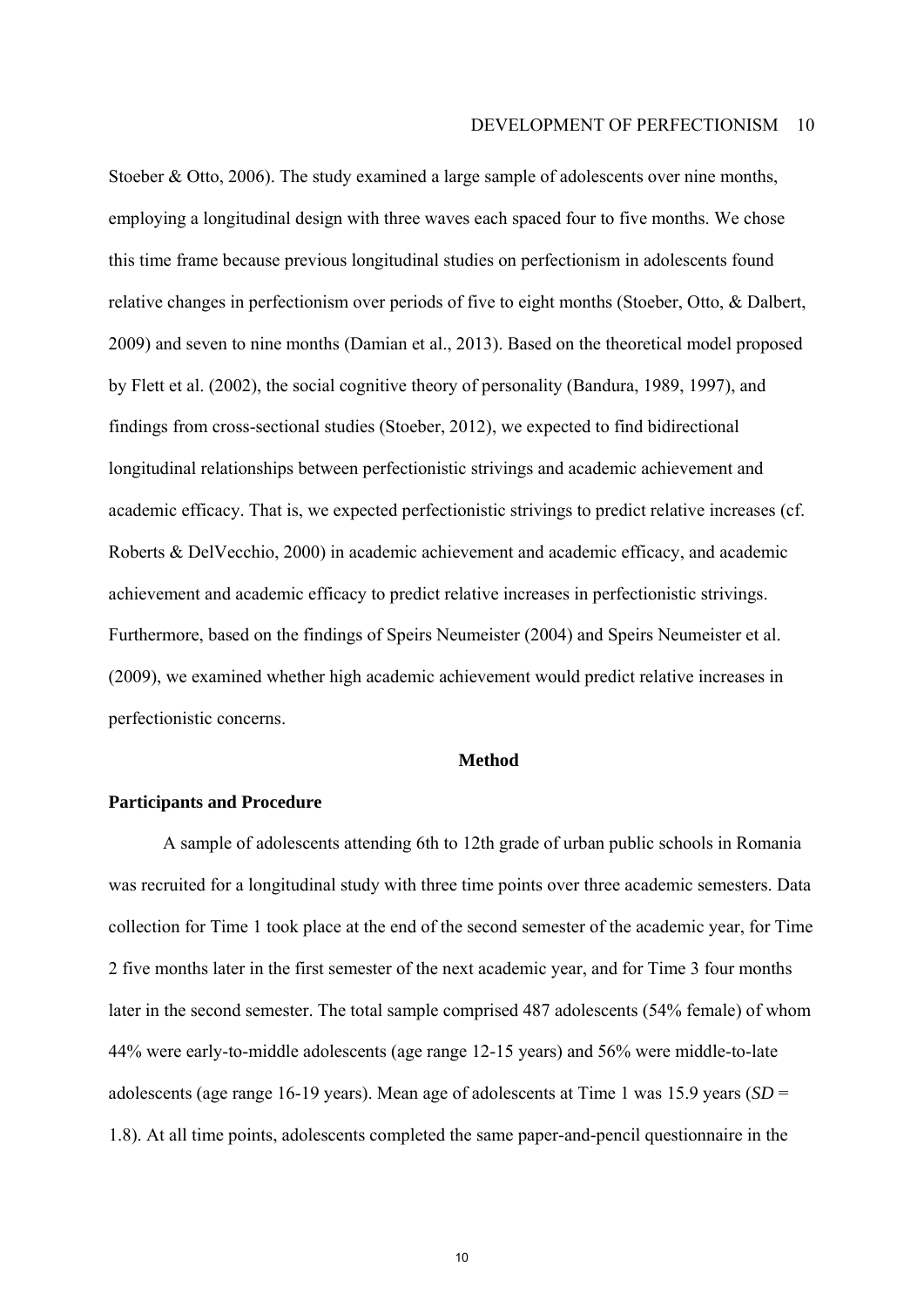classroom during school hours, but not all adolescents completed all time points (386 adolescents completed the questionnaire at Time 1, 369 at Time 2, and 351 at Time 3). Adolescents received no compensation for participating in the study. Participation was voluntary: Adolescents could opt out of the study and instead do homework or other school activities. The study was approved by the ethics committee of the Faculty of Psychology and Educational Sciences of the first author's university and by the schools' principals through a written collaboration protocol.

#### **Measures**

To measure perfectionism, two instruments were used. We used the 22-item Child-Adolescent Perfectionism Scale (CAPS; Flett, Hewitt, Boucher, Davidson, & Munro, 2000) capturing self-oriented perfectionism  $(12 \text{ items}; e.g., "I try to be perfect in everything I do")$  and socially prescribed perfectionism (10 items; "Other people think that I have failed if I do not do my very best all the time"). In addition, we used the three subscales from the Frost Multidimensional Perfectionism Scale (FMPS; Frost et al., 1990) capturing personal standards (7 items; e.g., "I have extremely high goals"), concern over mistakes (9 items; "I should be upset if I make a mistake"), and doubts about actions (4 items; "I usually have doubts about the simple everyday things I do"). All scales have demonstrated reliability and validity in numerous studies with adolescents (e.g., Ablard & Parker, 1997; Damian et al., 2014b; Essau, Leung, Conradt, Cheng, & Wong, 2008; Hewitt et al., 2002; McArdle, 2009; Soenens et al., 2008). To obtain the two higher-order dimensions of perfectionism we followed Dunkley et al. (2000) combining (a) self-oriented perfectionism and personal standards to capture perfectionistic strivings and (b) socially prescribed perfectionism, concern over mistakes, and doubts about actions to capture perfectionistic concerns (see also Enns et al., 2001). In addition, we performed a confirmatory factor analysis with Mplus 6.12 (Muthén & Muthén, 1998-2010) using the maximum likelihood (ML) estimator to confirm the two-dimensional structure of the perfectionism scores. Results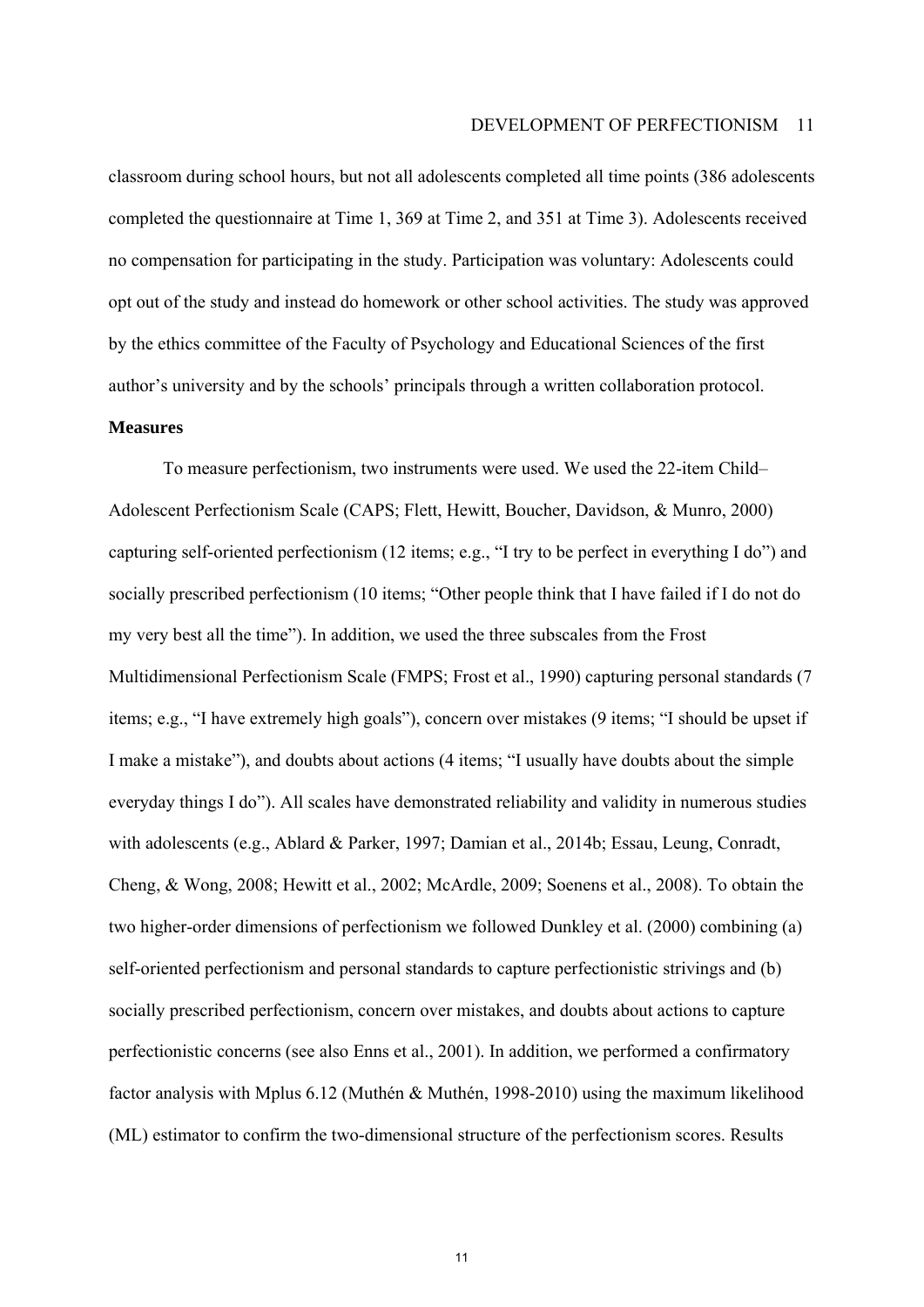#### DEVELOPMENT OF PERFECTIONISM 12

showed that the two-dimension structure fit the data well at all time points (Time 1:  $\chi^2$  [4] = 11.33,  $p = 0.02$ , CFI = .989, RMSEA = .069, SRMR = .024; Time 2:  $\chi^2$  [4] = 16.04,  $p = 0.00$ , CFI = .979, RMSEA = .091, SRMR = .029; Time 3:  $\chi^2$  [4] = 10.79, p = .03, CFI = .990, RMSEA = .070, SRMR = .024; for an explanation of the model fit indices and their cut-off values, see Results, Cross-Lagged Analyses).

To measure academic efficacy, we used the 5-item academic efficacy scale from the Patterns of Adaptive Learning Scales (PALS; Midgley et al., 2000; e.g., "Even if the work is hard, I can learn it"). The PALS were developed for and used in studies with adolescents where they have demonstrated reliability and validity (e.g., Bong, 2001; Friedel, Cortina, Turner, & Midgley, 2007; Ryan & Shin, 2011).

To measure academic achievement, we asked participants to self-report the grade point average (GPA) they had achieved in the previous semester as we had no access to the official school records. Self-reported GPA has shown to be highly correlated with actual GPA (Credé  $\&$ Kuncel, 2013) and to predict school outcomes similar to actual GPA (Baird, 1976), so it can be a reliable and valid estimate of academic achievement when students' actual GPA is not available. In the Romanian educational system, GPA ranges on a scale from 1 (minimum) to 10 (maximum).

All scales were translated into Romanian following standard back-translation procedures as recommended by Brislin (1986) using two independent translators. A third person then finalized the Romanian version. Participants responded to all items on a scale from 1 (*always false for me*) to 5 (*always true for me*). The translation of the CAPS was previously used in a study with Romanian adolescents, and the two subscales demonstrated validity by showing associations with positive and negative affect in the expected directions (Damian et al., 2014a). The translations of the FMPS and PALS subscales were used for the first time in the present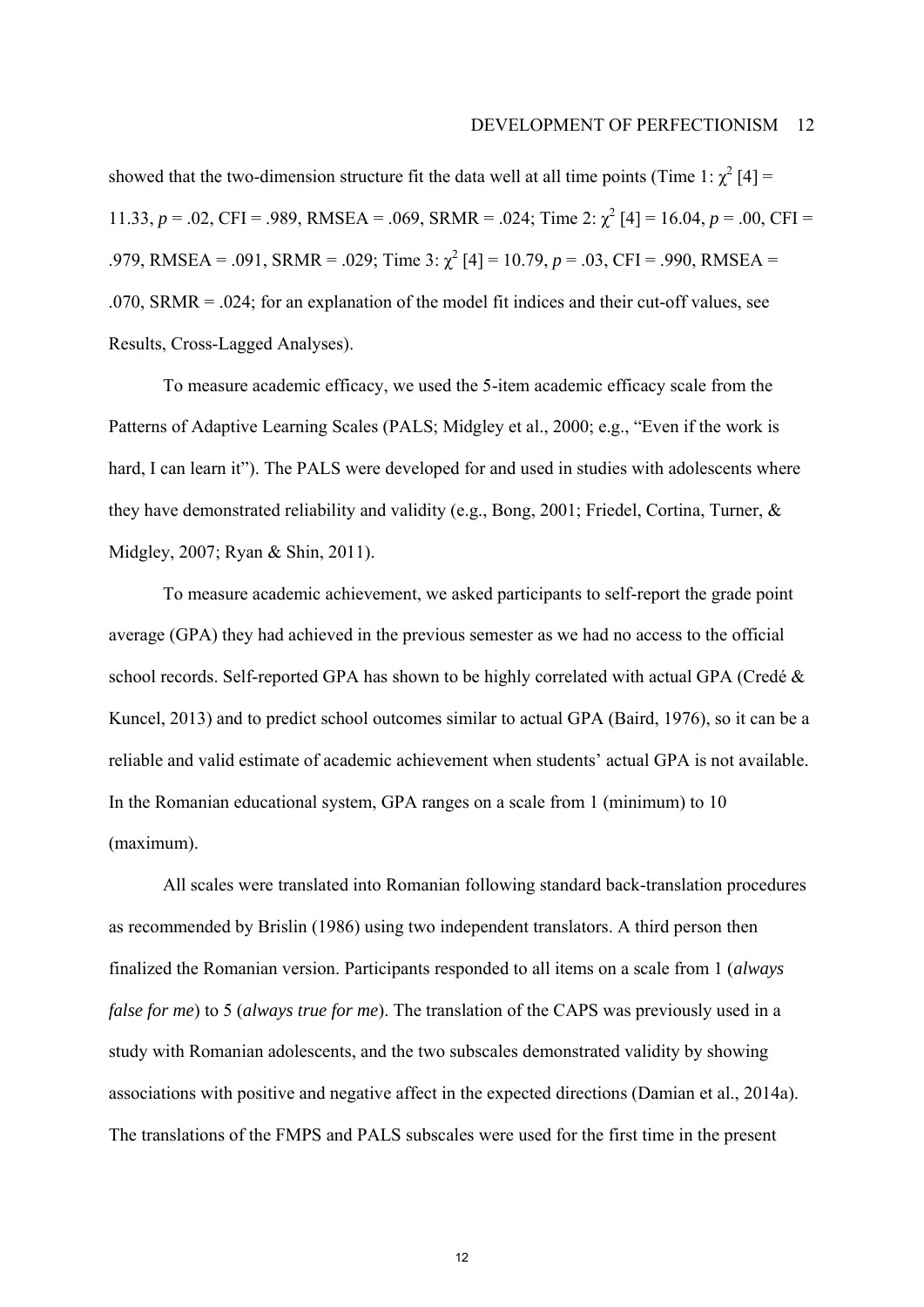study.

#### **Data Screening**

Because not all students were present or agreed to participate at all three time points, only 76% students provided completed questionnaires at Time 1, Time 2, and Time 3. Moreover, when we inspected the questionnaires responses for missing data, we found 2% of item responses missing across Time 1 to Time 3. Consequently, we compared participants with and without complete data using Little's (1988) Missing Completely at Random (MCAR) test. The MCAR test revealed a normed chi-square  $(\chi^2/df)$  of 1.04 indicating a good fit between sample scores with and without imputations according to guidelines offered by Bollen (1989). Hence, there was no evidence for attrition-related bias, suggesting that data were likely to be missing at random. Next, we inspected the reliability (internal consistency) of the scale scores by computing Cronbach's alphas. As Table 1 shows, all scores showed satisfactory alphas  $> 0.70$ . (Nunnally & Bernstein, 1994). Consequently, scale scores were computed by averaging answers across items.

Finally, we tested whether the two dimensions of perfectionism and academic efficacy showed longitudinal invariance across gender and age group. For each construct, we compared the metric model in which factor loadings were constrained to be equal across time with the configural (baseline) model. Model comparisons were conducted considering changes in fit indices based on the following three criteria of which at least two had to be met:  $\Delta \chi^2$  significant at  $p < .05$ ,  $\Delta$ CFI  $\ge -0.010$ , and  $\Delta$ RMSEA  $\ge .015$  (Chen, 2007; Cheung & Rensvold, 2002). All change indices were nonsignificant indicating longitudinal measurement invariance for both constructs (perfectionism:  $\Delta \chi^2$  (6) = 2.323, *p* = .888,  $\Delta$ CFI = .001,  $\Delta$ RMSEA = -.004; academic efficacy:  $\Delta \chi^2$  (4) = 4.476, *p* = .345,  $\Delta$ CFI = -.003,  $\Delta$ RMSEA = -.005) across gender (perfectionism:  $\Delta \chi^2$  (15) = 10.854, *p* = .763,  $\Delta$ CFI = .001,  $\Delta$ RMSEA = -.007; academic efficacy: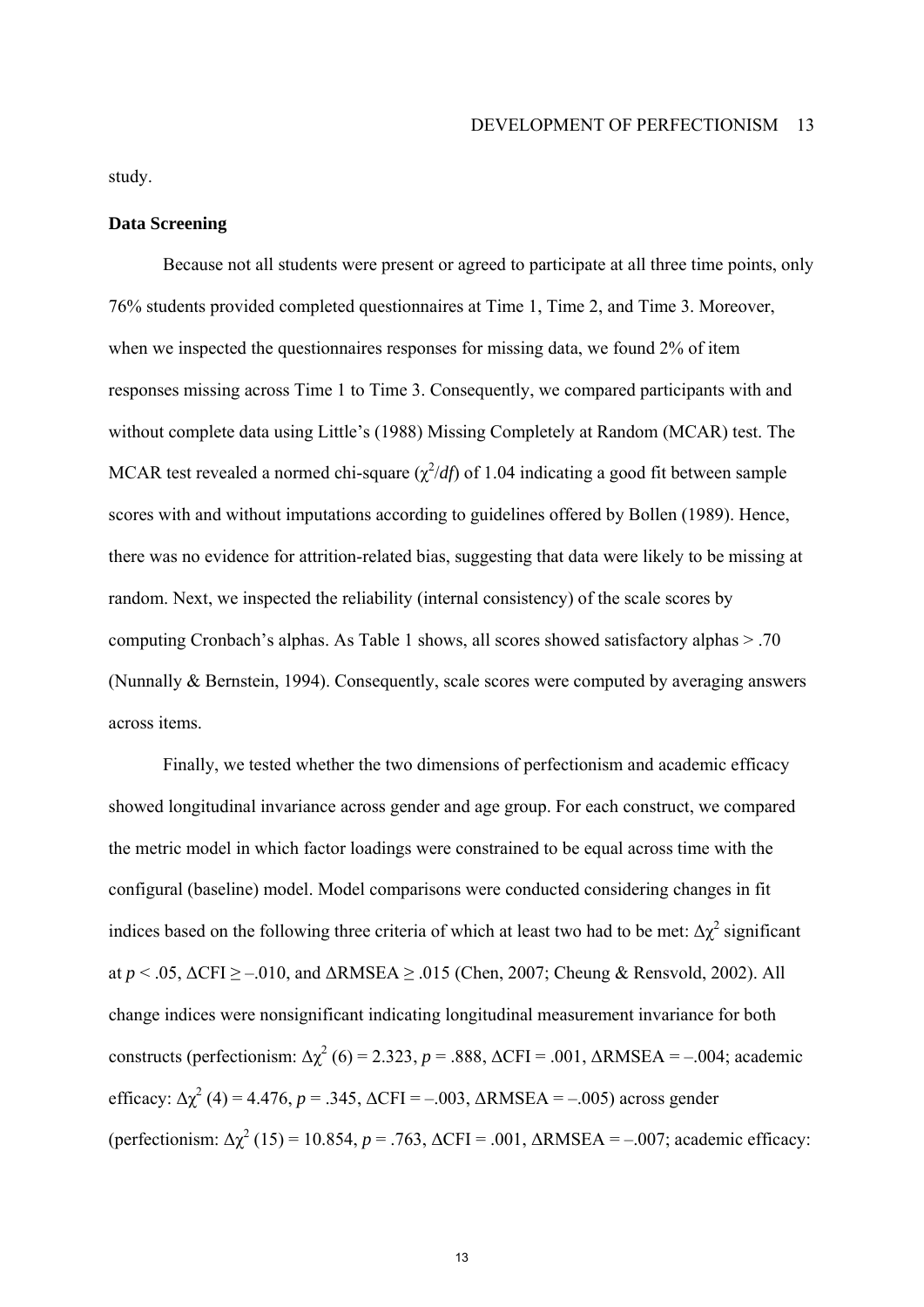$\Delta \chi^2$  (10) = 10.273, *p* = .417,  $\Delta$ CFI = -.001,  $\Delta$ RMSEA = -.008) and age group (perfectionism:  $\Delta \chi^2$  (15) = 8.129, *p* = .918,  $\Delta$ CFI = .002,  $\Delta$ RMSEA = -.006; academic efficacy:  $\Delta \chi^2$  (10) = 8.326,  $p = .597$ ,  $\Delta$ CFI = .000,  $\Delta$ RMSEA = -.009).

#### **Results**

#### **Bivariate Correlations**

Because of the missing data, the means, standard deviations, and bivariate correlations presented in Table 1 were estimated with Mplus using full information maximum likelihood (FIML). FIML is recommended because it handles missing data adequately even when data are not missing at random (Graham, 2009). The correlations showed that, within all time points, perfectionistic strivings were positively related to perfectionistic concerns, academic achievement, and academic efficacy. Perfectionistic concerns were also positively related to academic achievement at Time 2 and Time 3 and to academic efficacy at all time points. Academic achievement was positively related to academic efficacy at all time points. Age at Time 1 showed positive correlations with perfectionistic strivings at all time points and with academic achievement and academic efficacy at Time 2 indicating higher levels of perfectionistic strivings, academic achievement, and academic efficacy in older adolescents. Gender (female) showed a positive correlation with academic achievement at all time points, with academic efficacy at Time 2 and Time 3, and with perfectionistic strivings at Time 3 indicating that girls showed higher levels of perfectionistic strivings, academic achievement, and academic efficacy.

#### **Cross-Lagged Analyses**

To examine the bidirectional longitudinal relationships between perfectionism, academic efficacy, and academic achievement, we conducted cross-lagged analyses with Mplus using FIML following a two-step approach. In the first step, we examined the relationships of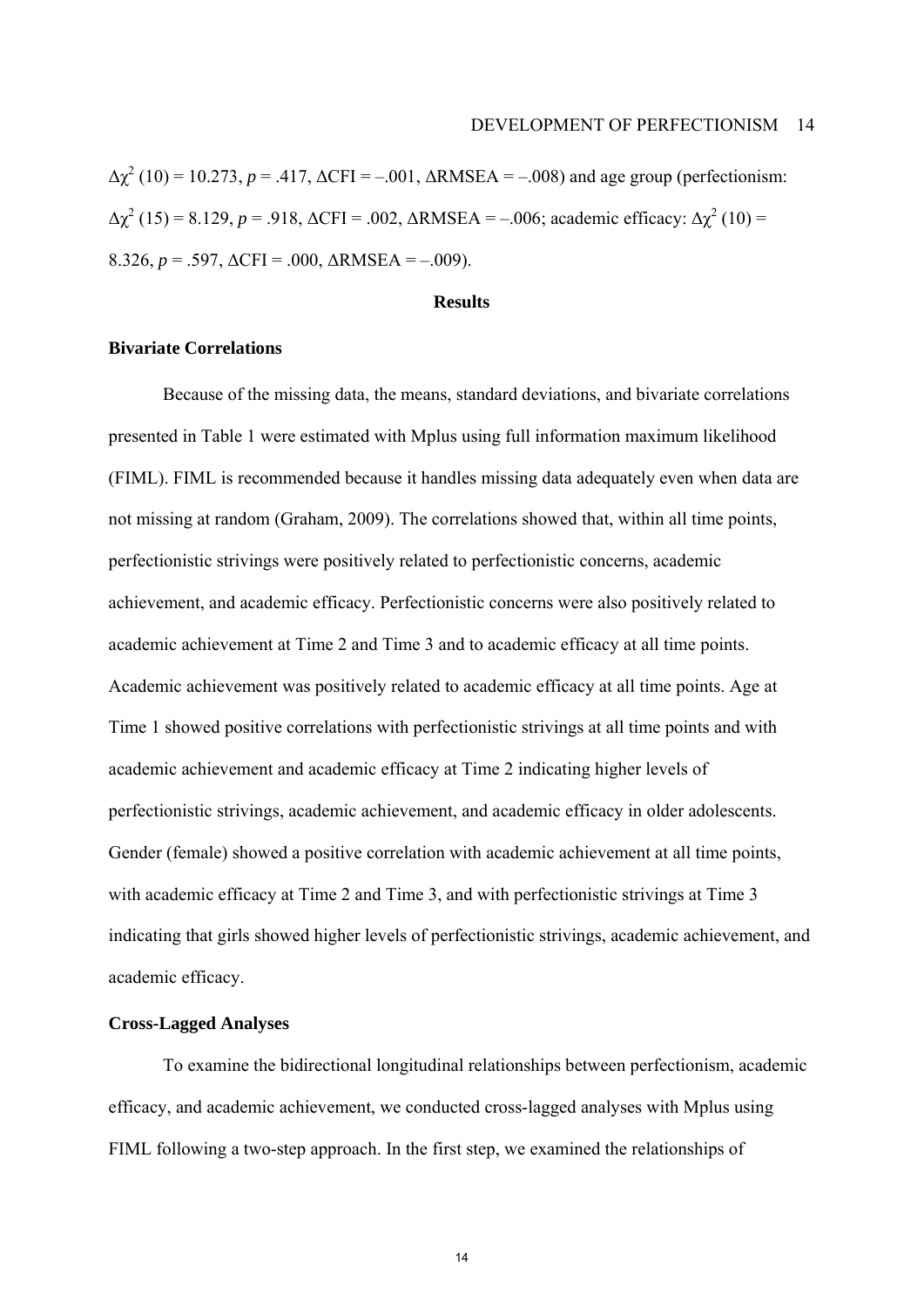perfectionism and academic achievement (models excluding academic efficacy). In the second step, we examined the relationships of perfectionism, academic efficacy, and academic achievement (models including academic efficacy). To evaluate the different models, we followed a model comparison approach (Kline, 2010) assessing model fit through multiple indices (Byrne, 2012): the Comparative Fit Index (CFI) and Tucker-Lewis Index (TLI), with values higher than .90 indicative of an acceptable fit and values higher than .95 suggesting an excellent fit; the Root Mean Square Error of Approximation (RMSEA) and the Standardized Root Mean Square Residual (SRMR), with values below .08 suggesting acceptable fit and values less than .05 good fit; and the Akaike information criterion (AIC) and Bayesian information criterion (BIC) with lower values indicating better fit.

**Models excluding academic efficacy.** We tested a first model (Model 1) with crosslagged effects between perfectionistic strivings, perfectionistic concerns, and academic achievement. In this model, perfectionistic strivings at Time 1 predicted perfectionistic concerns and academic achievement at Time 2, perfectionistic concerns at Time 1 predicted perfectionistic strivings and academic achievement at Time 2, and academic achievement at Time 1 predicted perfectionistic strivings and concerns at Time 2; perfectionistic strivings at Time 2 predicted perfectionistic concerns and academic achievement at Time 3, perfectionistic concerns at Time 2 predicted perfectionistic strivings and academic achievement at Time 3, and academic achievement at Time 2 predicted perfectionistic strivings and concerns at Time 3. In addition, we controlled for first-order autoregressive paths (i.e., stability paths from Time 1 to Time 2 and from Time 2 to Time 3 for all variables) and second-order autoregressive paths (i.e., stability paths from Time 1 to Time 3 for all variables) and also included within-time correlations among all variables (Geiser, 2013). To test whether the cross-lagged effects were time-invariant (i.e., assumed to be stationary), we compared two submodels: Model 1.1 in which cross-lagged paths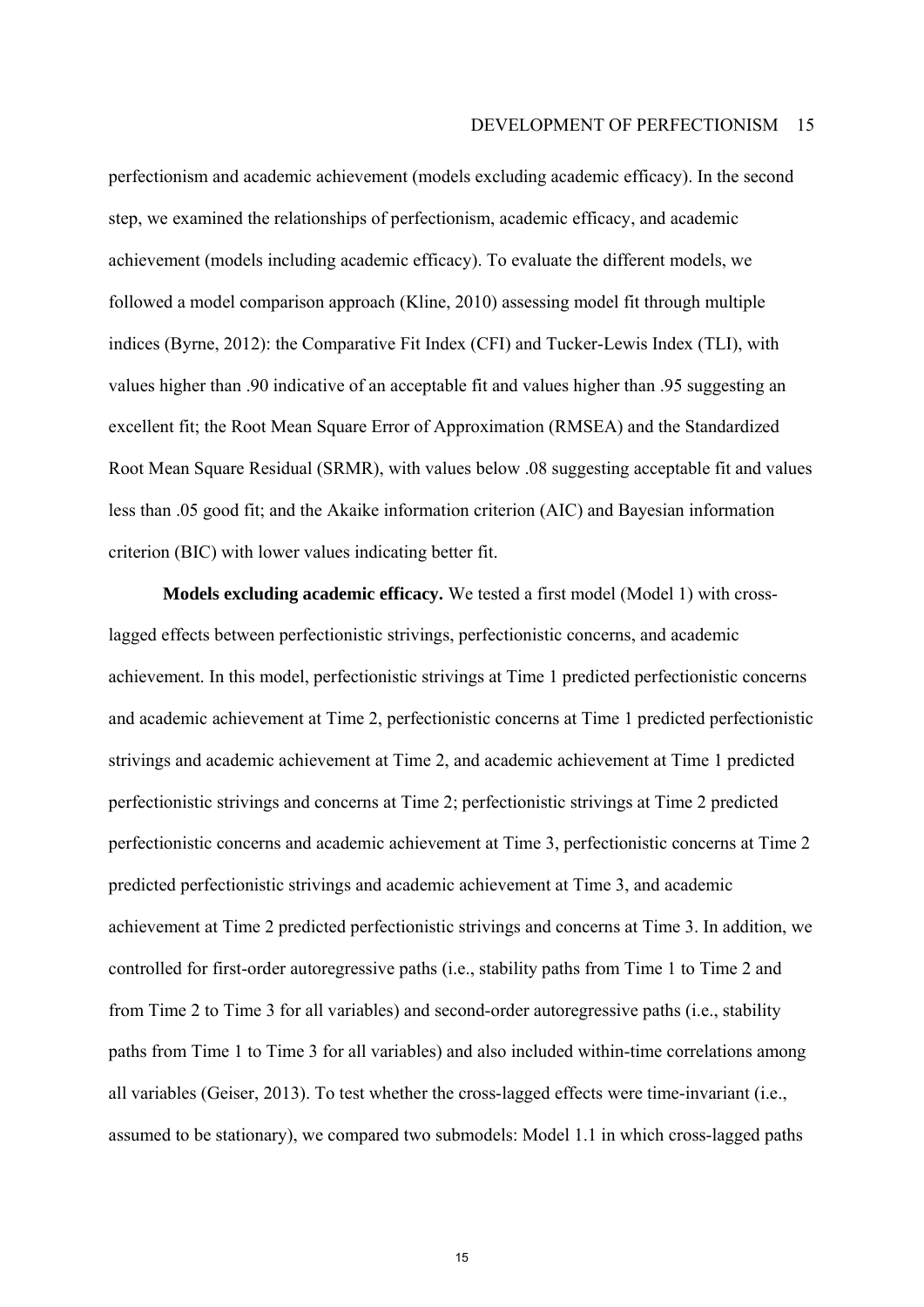were constrained to be equal across time (fixed) and Model 1.2 in which cross-lagged paths were unconstrained (free to vary).

To examine whether Model 1.1 showed a better fit than Model 1.2, we compared the models based on the three criteria of changes in fit indices used for model comparison in the Data Screening section:  $\Delta \chi^2$  significant at  $p < .05$ ,  $\Delta \text{CFI} \ge -.010$ , and  $\Delta \text{RMSEA} \ge .015$  (Chen, 2007; Cheung & Rensvold, 2002). All change indices were nonsignificant indicating that both models fitted the data equally well (see Table 2). Hence, we retained Model 1.1 (the timeinvariant model) as the final model because it was the more parsimonious of the two models. Figure 1 shows Model 1.1 with all significant longitudinal paths. (To avoid overloading the figure, the within-time correlations of Model 1.1 are reported in Table 3.) Although the significant cross-lagged effects are small, they are meaningful when predicting relative changes in longitudinal autoregressive models, because controlling for autoregressive paths and withintime correlations removes a great amount of the variance to be predicted in the outcome variables (cf. Adachi & Willoughby, 2015). Results showed a positive bidirectional effect between perfectionistic strivings and academic achievement, and a positive unidirectional effect from academic achievement to perfectionistic concerns. Academic achievement predicted relative increases in perfectionistic strivings and perfectionistic concerns, but only perfectionistic strivings predicted relative increases in academic achievement.

**Models including academic efficacy.** Next, we examined the effects of academic efficacy by including it in the model. Therefore we tested a second model (Model 2) in which we added academic efficacy. Else, we followed the same procedure as for Model 1. Again, we compared two submodels: Model 2.1 in which cross-lagged paths were constrained to be equal across time (fixed) and Model 2.2 in which cross-lagged paths were unconstrained (free to vary). Again all change indices were nonsignificant indicating that both models fitted the data equally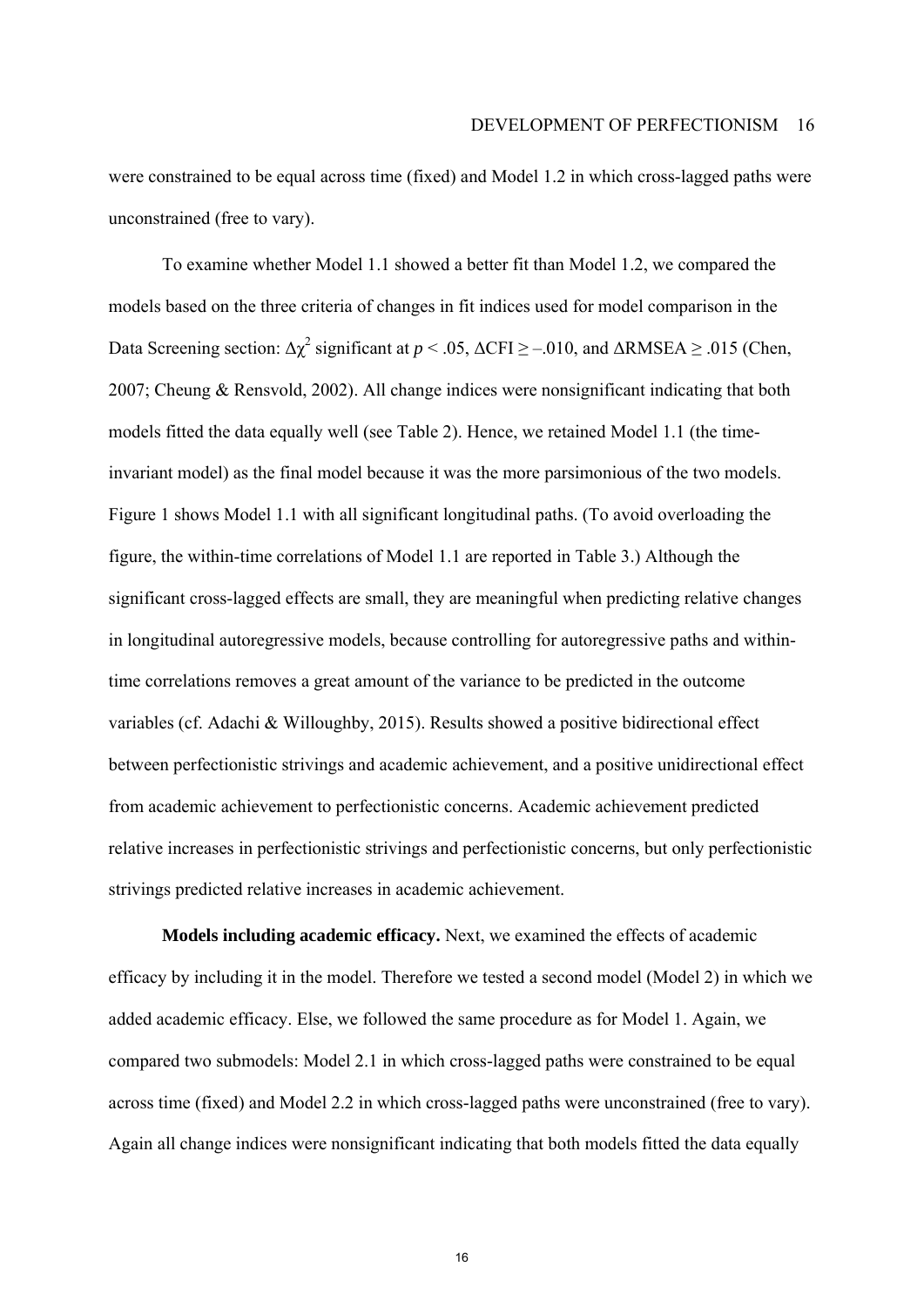well (see Table 2). Hence, we retained Model 2.1 (the time-invariant model) as the final model because it was the more parsimonious of the two models. Figure 2 shows Model 2.1 and all significant longitudinal paths. (To avoid overloading the figure, the within-time correlations of Model 2.1 are reported in Table 3). As in Model 1.1, the cross-lagged path analyses showed a positive unidirectional effect from academic achievement to perfectionistic concerns, suggesting that academic efficacy played no role in the longitudinal relationships of perfectionistic concerns and academic achievement. Else, Model 2.1 showed three differences from Model 1.1. First, the positive effect from academic achievement to perfectionistic strivings was now unidirectional (and not bidirectional). Second, there was a positive unidirectional effect from academic efficacy to perfectionistic strivings. Third, there was a positive bidirectional effect between academic efficacy and academic achievement. Academic achievement still predicted relative increases in perfectionistic strivings and perfectionistic concerns, but perfectionistic strivings did not predict relative increases in academic achievement anymore. Instead, academic efficacy predicted relative increases in academic achievement and perfectionistic strivings. In addition, academic achievement predicted relative increases in academic efficacy.

#### **Additional Analyses**

Finally, we explored whether the models were invariant across gender and age groups. To this effect, we conducted multi-group analyses examining whether the cross-lagged paths were significantly moderated by gender ( $0 =$  male,  $1 =$  female) and age group ( $0 = 12-15$  years,  $1 =$ 16-19 years). Results indicated that the cross-lagged paths were not moderated by gender or agegroup, as all change indices were nonsignificant suggesting that the constrained model in which parameters were fixed across groups was not significantly different from the unconstrained model in which the parameters were free to vary across gender (Model 1.1:  $\Delta \chi^2$  (6) = 8.562, *p* = .200,  $\triangle CFI = -.002$ ,  $\triangle RMSEA = .018$ ; Model 2.1:  $\triangle \chi^2(12) = 11.260$ ,  $p = .507$ ,  $\triangle CFI = .000$ ,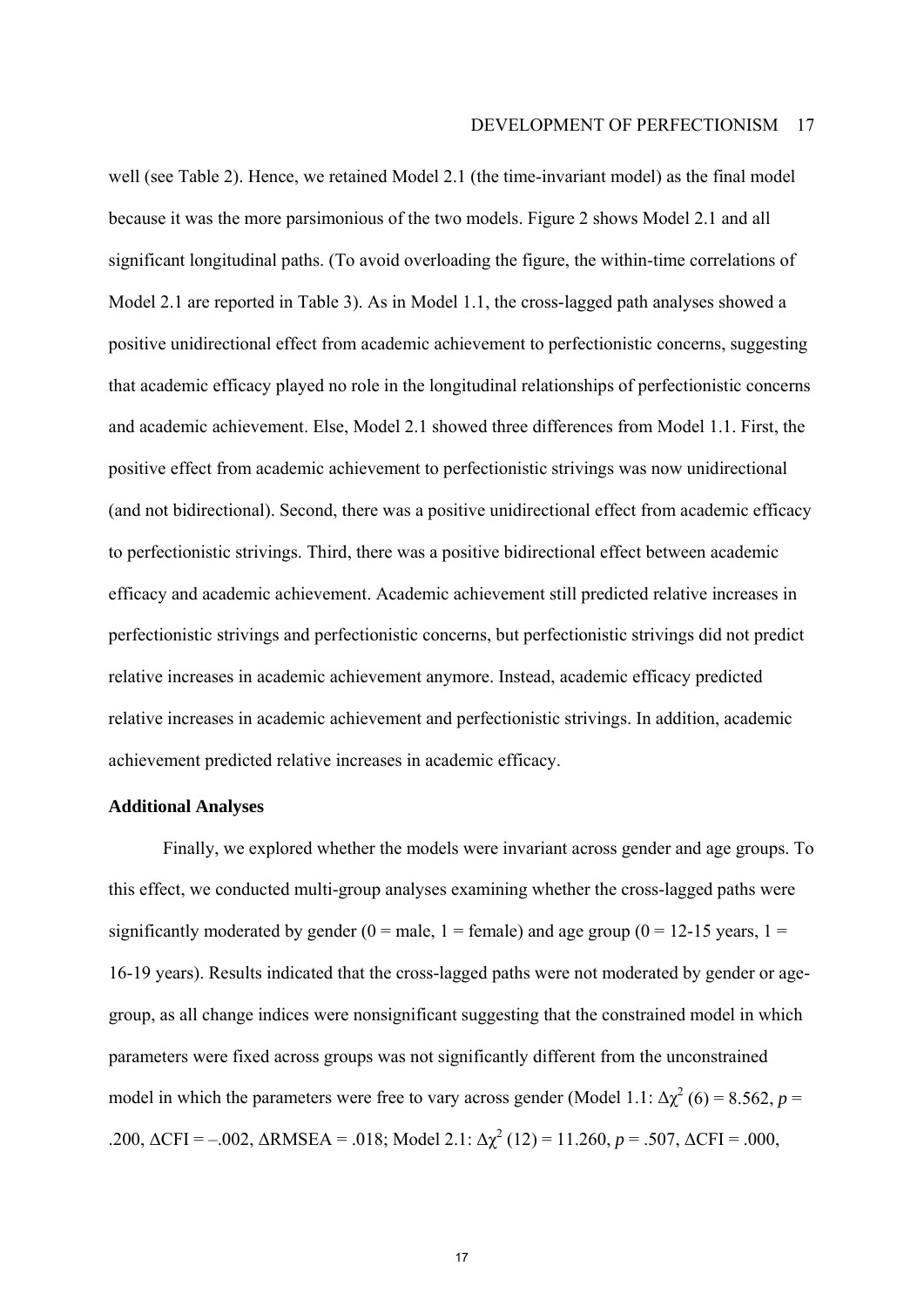$\triangle$ RMSEA = -.003) and age group (Model 1.1:  $\Delta \chi^2$  (6) = 5.966, *p* = .427,  $\triangle$ CFI = .000,  $\triangle$ RMSEA  $=$  −.006; Model 2.1: Δ $\chi^2$  (12) = 18.066, *p* = .114, ΔCFI = −.003, ΔRMSEA = .002). Consequently, the models shown in Figure 1 and Figure 2 fitted equally well for boys and girls and for early-to-middle and middle-to-late adolescents.

#### **Discussion**

Presenting the first investigation of the longitudinal relationships between perfectionism, academic achievement, and academic efficacy, the present study examined a large sample of adolescents aged 12-19 years using a longitudinal design with three waves each spaced four to five months. As expected, results showed a positive bidirectional effect between perfectionistic strivings and academic achievement when academic efficacy was not included in the model: Perfectionistic strivings predicted relative increases in academic achievement, and academic achievement predicted relative increases in perfectionistic strivings. However, when academic efficacy was included in the model, the path from perfectionistic strivings to academic achievement became nonsignificant whereas a positive unidirectional effect from academic efficacy to perfectionistic strivings emerged: As expected, academic efficacy predicted relative increases in perfectionistic strivings. In addition, as was suggested by qualitative research, there was a positive effect from academic achievement to perfectionistic concerns. This effect remained the same even when including academic efficacy in the model.

#### **The Development of Perfectionistic Strivings**

The study is the first to provide supportive evidence for Flett and colleagues' (2002) proposition that high academic achievement plays a role in the development of perfectionistic strivings. In addition, the study provides supportive evidence for academic efficacy playing a role in the development of perfectionistic strivings over and beyond academic achievement: Adolescents who achieved high grades in school and believed they had high academic efficacy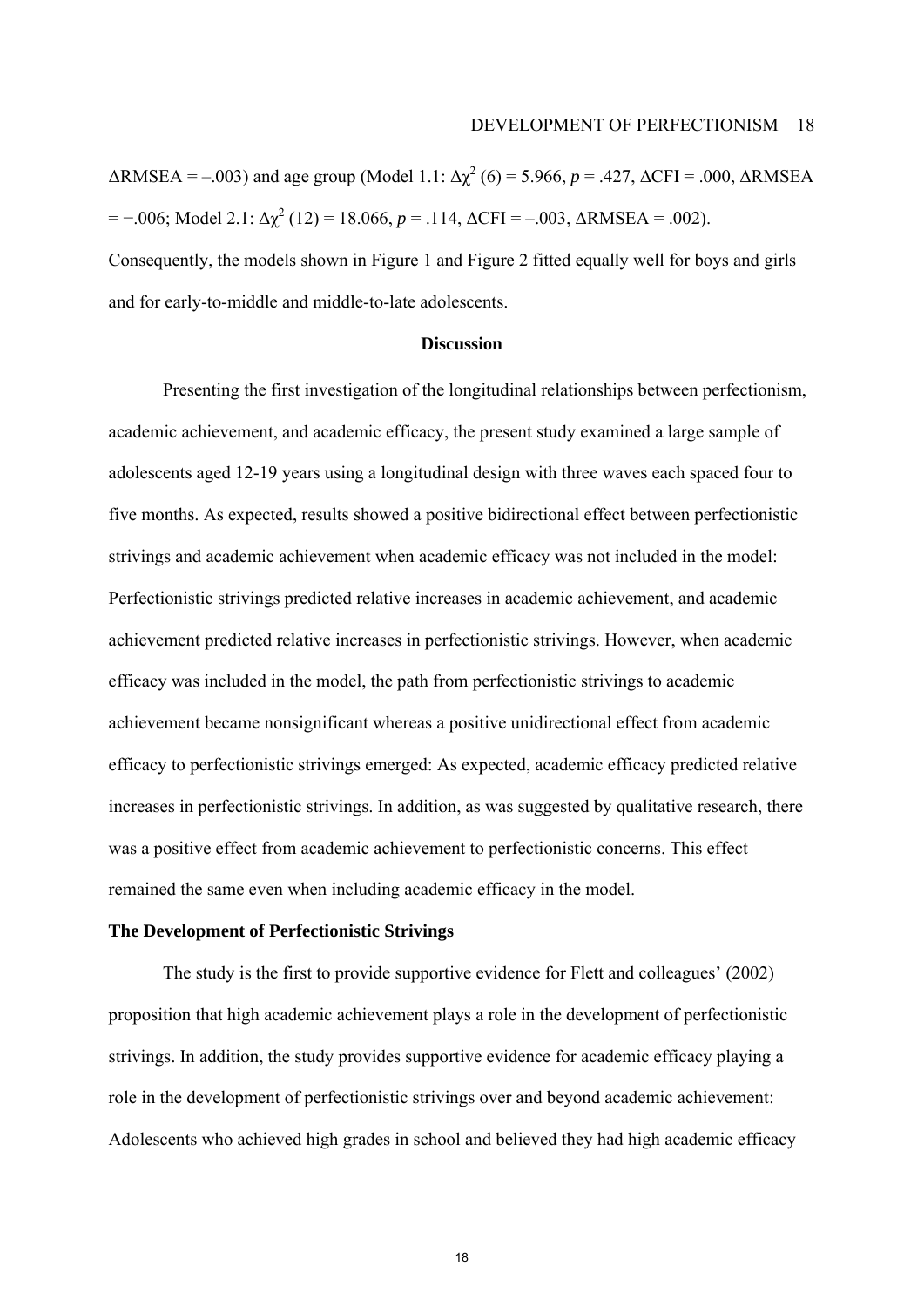showed increases in perfectionistic strivings over time. This finding also provides supportive evidence for the proposition following the social cognitive theory of personality (Bandura, 1989, 1997; Bandura & Cervone, 1986) that experiences of academic success together with high academic efficacy contribute to increases in strivings for higher goals or standards. This result is in line with the findings from the qualitative studies by Speirs Neumeister (2004) and Speirs Neumeister et al. (2009). The studies interviewed gifted students showing high levels of perfectionism and found that many of them perceived high academic achievement and academic efficacy as factors in the development of their perfectionism. When students achieved high grades often and easily, they learned that perfection was an acceptable standard of performance that they could and should attain.

The effect of perfectionistic strivings predicting relative increases in academic achievement, however, disappeared when academic efficacy was included in the model. This suggests that the longitudinal effect of perfectionistic strivings on academic achievement could be the result of the positive relationship between perfectionistic strivings and academic efficacy. Moreover and more importantly, the finding suggests that academic achievement and academic efficacy are antecedents rather than outcomes of perfectionistic strivings. In line with the social cognitive theory of personality, high academic achievement seems to push adolescents to strive for more and, as they realize they can attain their high goals (academic efficacy), to keep on increasing their standards (perfectionistic strivings). With this, the present findings expand on the findings of the cross-sectional studies by Bong et al. (2014) and Nounopoulos et al. (2006) in which academic efficacy was seen as a mediator between perfectionism and academic achievement. The present findings show that, when examined longitudinally, the relationships between perfectionism, academic achievement, and academic efficacy are more complex than suggested by cross-sectional findings.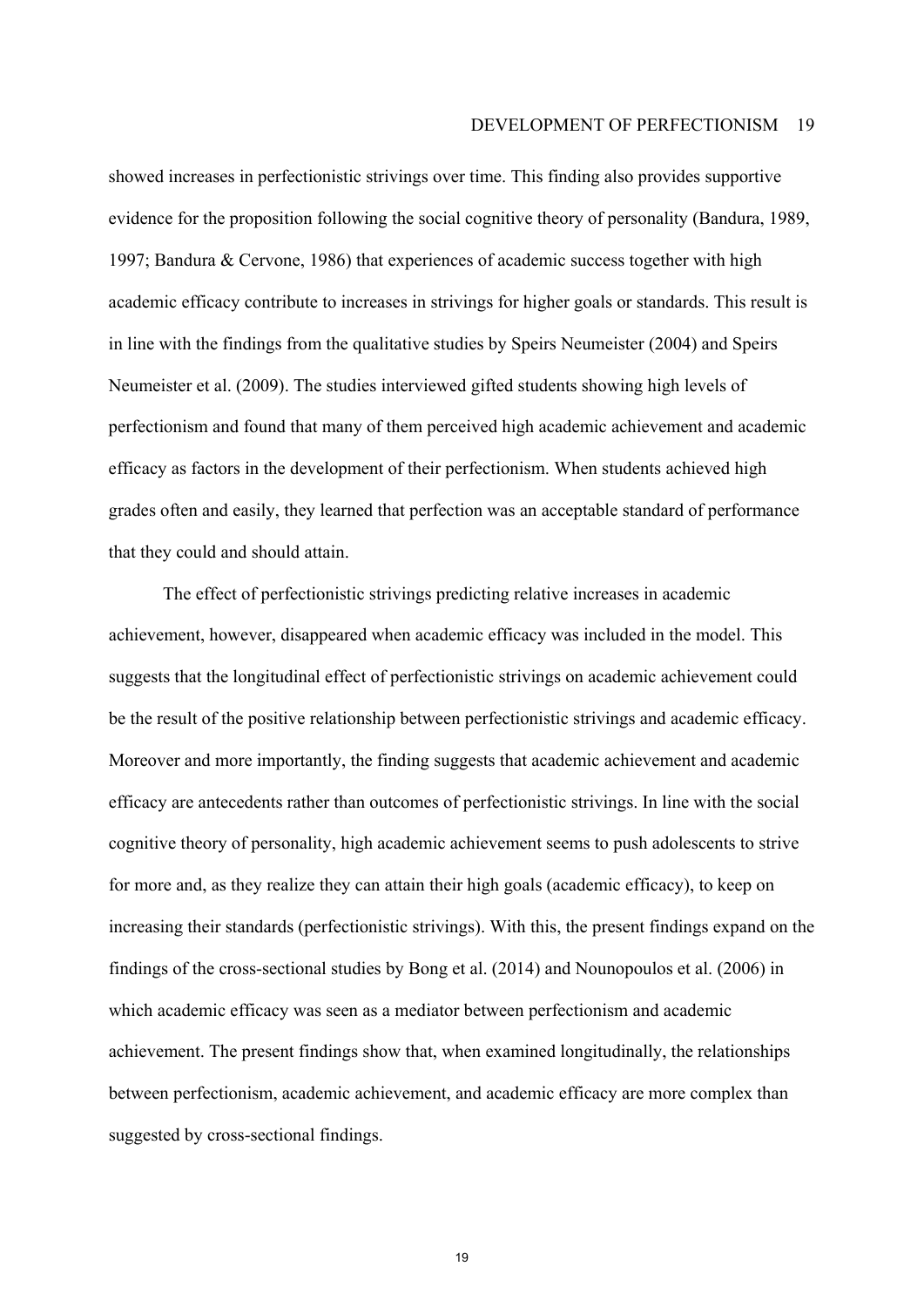#### **The Development of Perfectionistic Concerns**

It is noteworthy that the present study found academic achievement to play a role also in the development of perfectionistic concerns. Adolescents who achieved high grades in school showed longitudinal increases not only in perfectionistic strivings, but also in perfectionistic concerns. This finding dovetails with the accounts of the gifted high-school students in Speirs Neumeister et al.'s (2009) study and those of the gifted first-year university students in Speirs Neumeister's (2004) study reporting high levels of perfectionistic concerns. One possible explanation is that students with a history of high academic achievement may receive praise from parents and teachers for their high grades and high intelligence level (Speirs Neumeister et al., 2009). This might result in developing self-worth contingent on others' approval which has been associated with perfectionistic concerns (A. P. Hill, Hall, & Appleton, 2011). Another possible explanation is that if adolescents have a history of high academic achievement, others start to expect them to always be the best based on their previous performance. This would explain increases in the socially prescribed aspect of perfectionistic concerns, that is, externally motivated beliefs that striving for perfection and being perfect are important to others (Speirs Neumeister, 2004).

Some of the gifted students in Speirs Neumeister et al.'s (2009) study also reported that, at some point, high academic achievement became a responsibility for them as they felt the need to maintain the image that they (but also others) formed about their perfect achievements. These reports would additionally explain increases in the concern over mistakes and doubts about actions aspects of perfectionistic concerns. When students are preoccupied about maintaining their past and current achievement at a very high level, they may tend to worry about making mistakes or wrong decisions that would negatively affect this high-achieving image. In support of this explanation are also the results of Damian et al.'s  $(2014b)$  study showing that high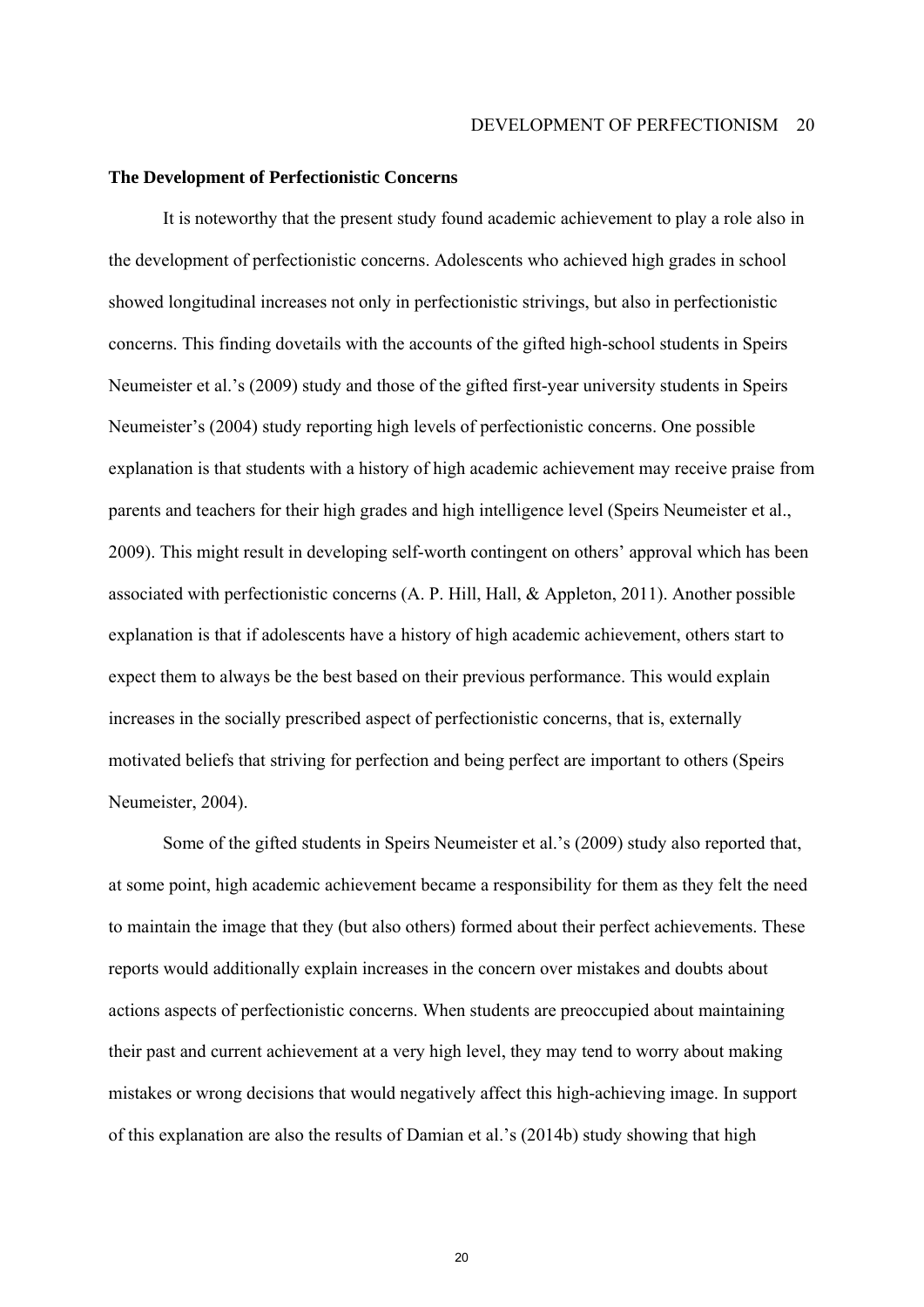academic achievement was associated with a mastery-avoidance orientation in adolescents. Adolescents who achieved high grades at school also had higher levels of goal orientations directed at avoiding the loss of competence, learning, and mastery of a task (cf. Elliot & McGregor, 2001).

Another possible explanation for academic achievement predicting longitudinal increases in perfectionistic concerns may reside in the fear of positive evaluation and social anxiety. It has been shown that individuals high in perfectionistic concerns also experience higher levels of fear of positive evaluation and social anxiety (Yap, Gibbs, Francis, & Schuster, 2016) and that social anxiety predicts increases in perfectionistic concerns (Gautreau, Sherry, Mushquash, & Stewart, 2015). The fear of positive evaluation is a characteristic of socially anxious individuals and refers to the worry that positive evaluation of one's performance will raise the standards of future evaluations whereas one's performance will not increase which will lead to future failure (Wallace & Alden, 1997; Weeks, Heimberg, Rodebaugh, & Norton, 2008). Consequently, it is possible that adolescents high in perfectionistic concerns interpret their high academic achievement in a negatively biased way: The standards based on which they will be evaluated in the future will increase, but their academic achievement will not, which will eventually lead to failure.

Finally, the finding that academic achievement was a common factor in the development of both dimensions of perfectionism suggests that high academic success may lead to multiple outcomes. This finding mirrors the principle of multifinality positing that perfectionism leads to multiple outcomes through different pathways (Sherry, Mackinnon, & Gautreau, 2016). For example, academic achievement was found to predict the development of adolescents' educational identity (Pop, Negru-Subtirica, Crocetti, Opre, & Meeus, 2016). Similarly, Speirs Neumeister (2004) and Speirs Neumeister et al. (2009) found that academic success lead to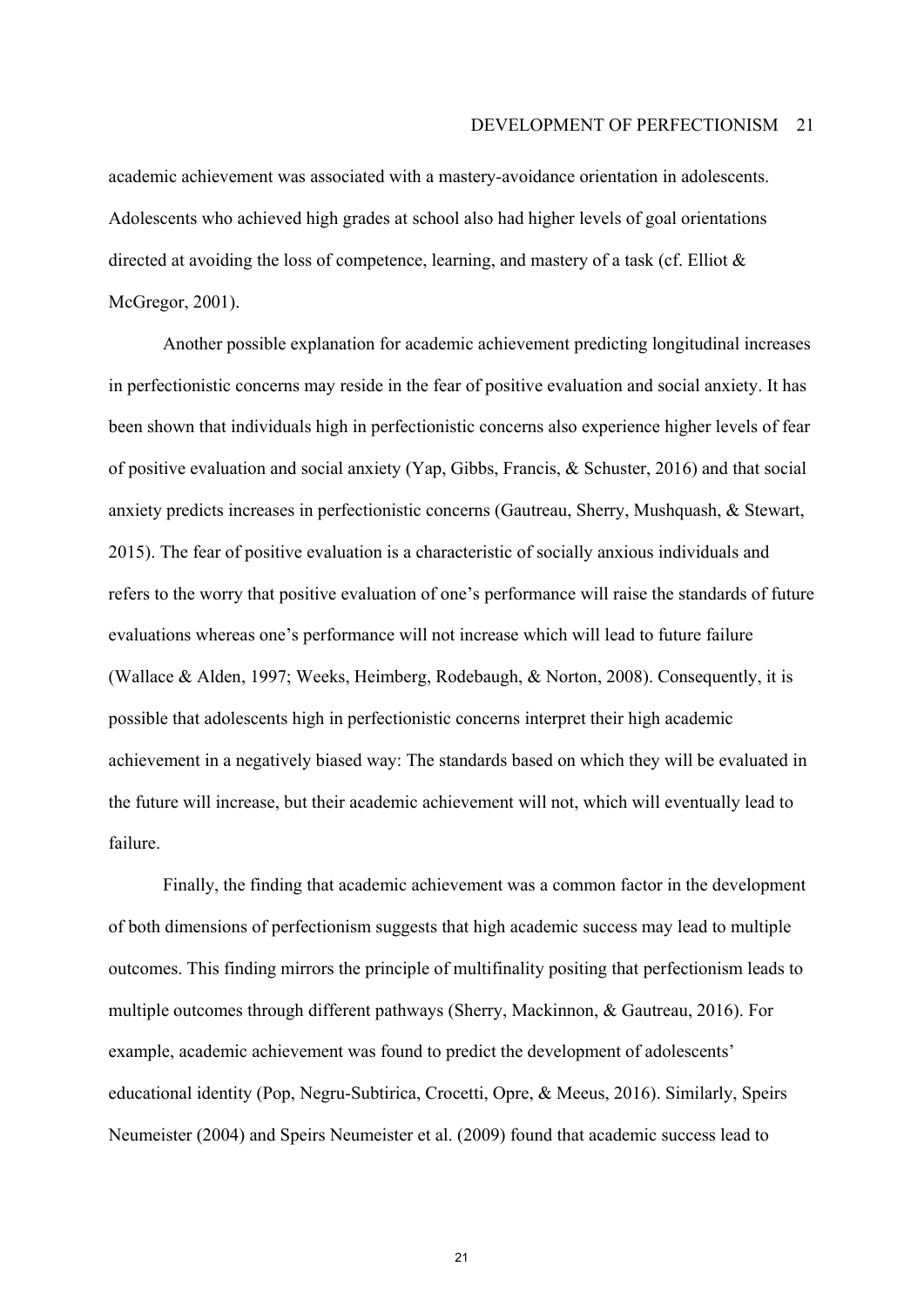perfectionistic strivings through lack of failure and lack of challenge whereas academic success lead to perfectionistic concerns through perceived expectations from others. Future studies may want to investigate possible mediators and moderators of these relationships.

In contrast to academic achievement, academic efficacy played a role only in the development of perfectionistic strivings, but not in the development of perfectionistic concerns. This finding is in accordance with the hypothesis of both Bandura's (1989, 1997) social cognitive theory of personality and Flett et al.'s (2002) model on the development of perfectionism positing that high academic efficacy leads to increases in one's goals and standards and the perfectionistic strivings dimension of perfectionism, respectively. In addition, this finding is noteworthy for the debate in the literature on the adaptiveness of perfectionistic strivings (Flett & Hewitt, 2006; Stoeber & Otto, 2006). Future studies may want to further investigate whether high academic efficacy is partly responsible for the positive relationships that perfectionistic strivings show with academic performance (Stoeber, 2012), as it was the case in the present study.

#### **Limitations and Future Research**

The present study has a number of limitations. First, the study is the first to investigate the role of academic achievement and academic efficacy in the development of adolescent perfectionism with a longitudinal design taking all cross-lagged relationships into account. Consequently, future studies need to replicate the present findings before firm conclusions can be drawn. Second, the study examined Romanian adolescents and used translations of self-report measures that had not been used previously. Future studies should reexamine the present findings in English-speaking samples using the original measures. Third, the study measured academic achievement using adolescents' self-reported grade point average (GPA). Whereas self-reported GPA has shown to be highly correlated with actual GPA (Credé  $&$  Kuncel, 2012) and predict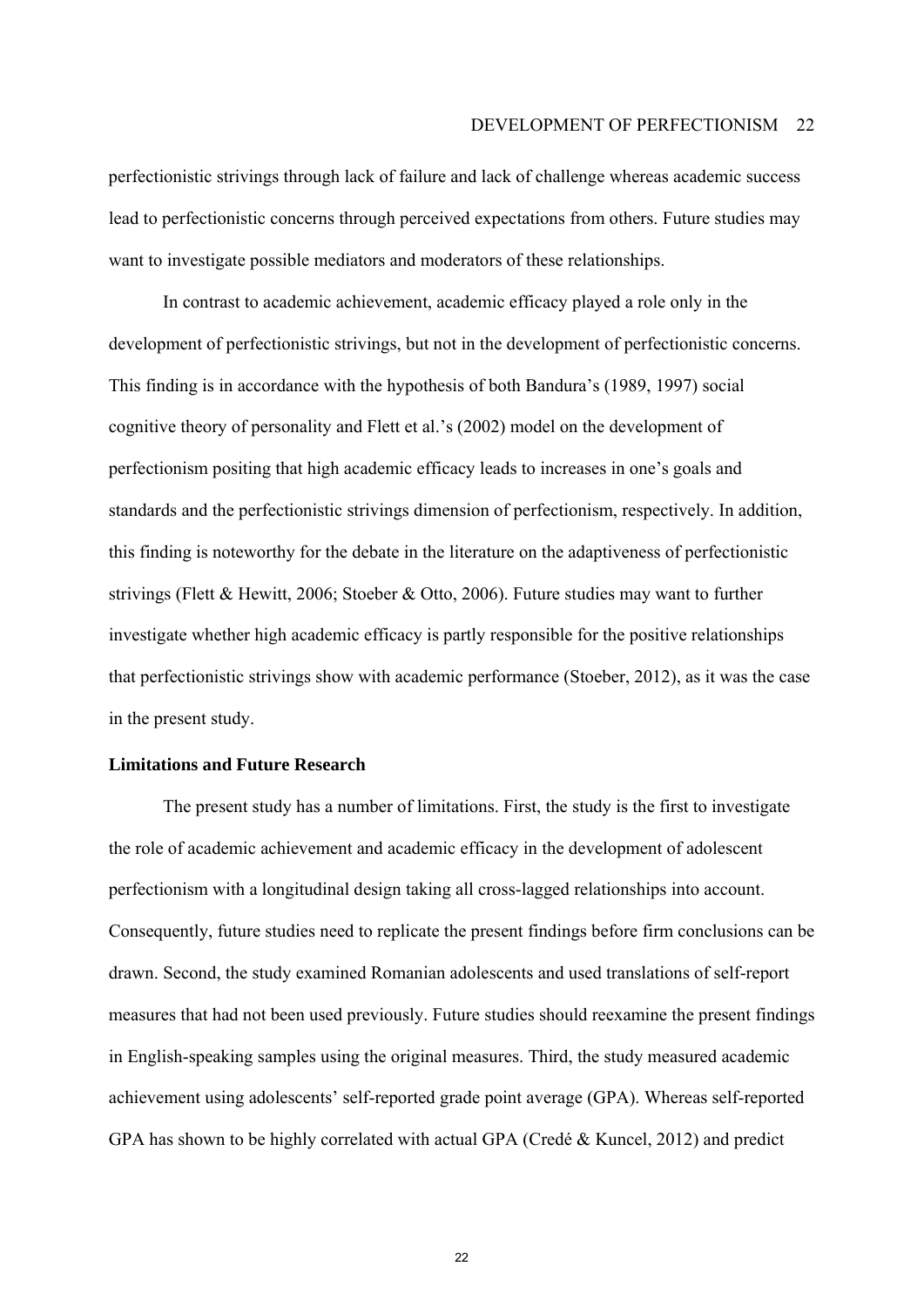#### DEVELOPMENT OF PERFECTIONISM 23

school outcomes similar to actual GPA (Baird, 1976), future studies may profit from including objective measures and more diverse indicators of academic achievement (e.g., teacher ratings). Finally, the present findings may be limited to the particular time spans investigated (four to five months from Time 1 to Time 2 and from Time 2 to Time 3, overall nine months). Future studies may therefore want to investigate if the present findings generalize to other time spans as the relationships between perfectionism and academic achievement may be bidirectional, but the effects could unfold over different time spans. In particular, the effect of high academic achievement on the development of perfectionism may take shorter periods of time whereas the effect of perfectionism on increases in academic achievement may take longer periods (cf. Dormann & Griffin, 2015).

#### **Conclusions**

Notwithstanding these limitations, the present findings have important implications for our understanding of the development of perfectionism and its relationships with academic achievement and academic efficacy. First, the development of perfectionism is still poorly understood because few longitudinal studies have been conducted. Second, the specific development of perfectionistic strivings is underexplored compared to the development of perfectionistic concerns. Whereas previous studies found parental pressure (e.g., Damian et al., 2013) and parental psychological control (e.g., Soenens et al., 2008) to predict longitudinal increases in perfectionistic concerns in adolescents, these factors did not predict increases in perfectionistic strivings. So far, only one study found a predictor of longitudinal increases in perfectionistic strivings, and that was the personality trait of conscientiousness (Stoeber et al., 2009). Third, the positive cross-sectional relationships between perfectionism and indicators of academic success are usually interpreted in the sense that academic success is an outcome of perfectionism (cf. Stoeber, 2012). This interpretation, however, was only partially supported in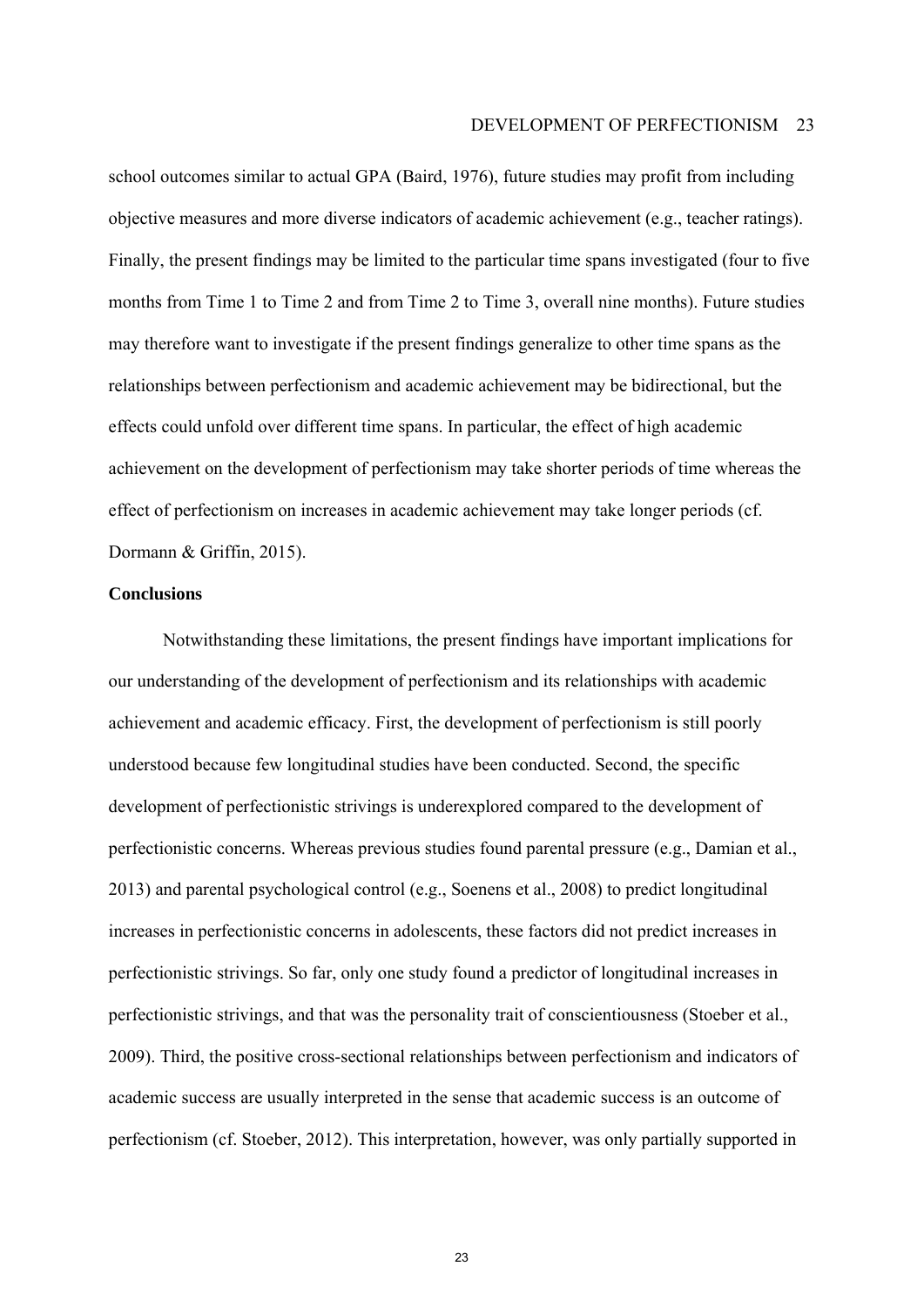the present study because academic achievement, as an indicator of academic success, was both an antecedent and an outcome of perfectionism. As perfectionism has been shown to be a relevant personality disposition for psychological adjustment and academic success, it is important to pinpoint the factors that contribute to the development of perfectionism. Consequently, the present study makes a significant novel contribution to the literature as it is the first longitudinal study to show that high academic achievement and academic efficacy represent factors in the development of perfectionism in adolescence.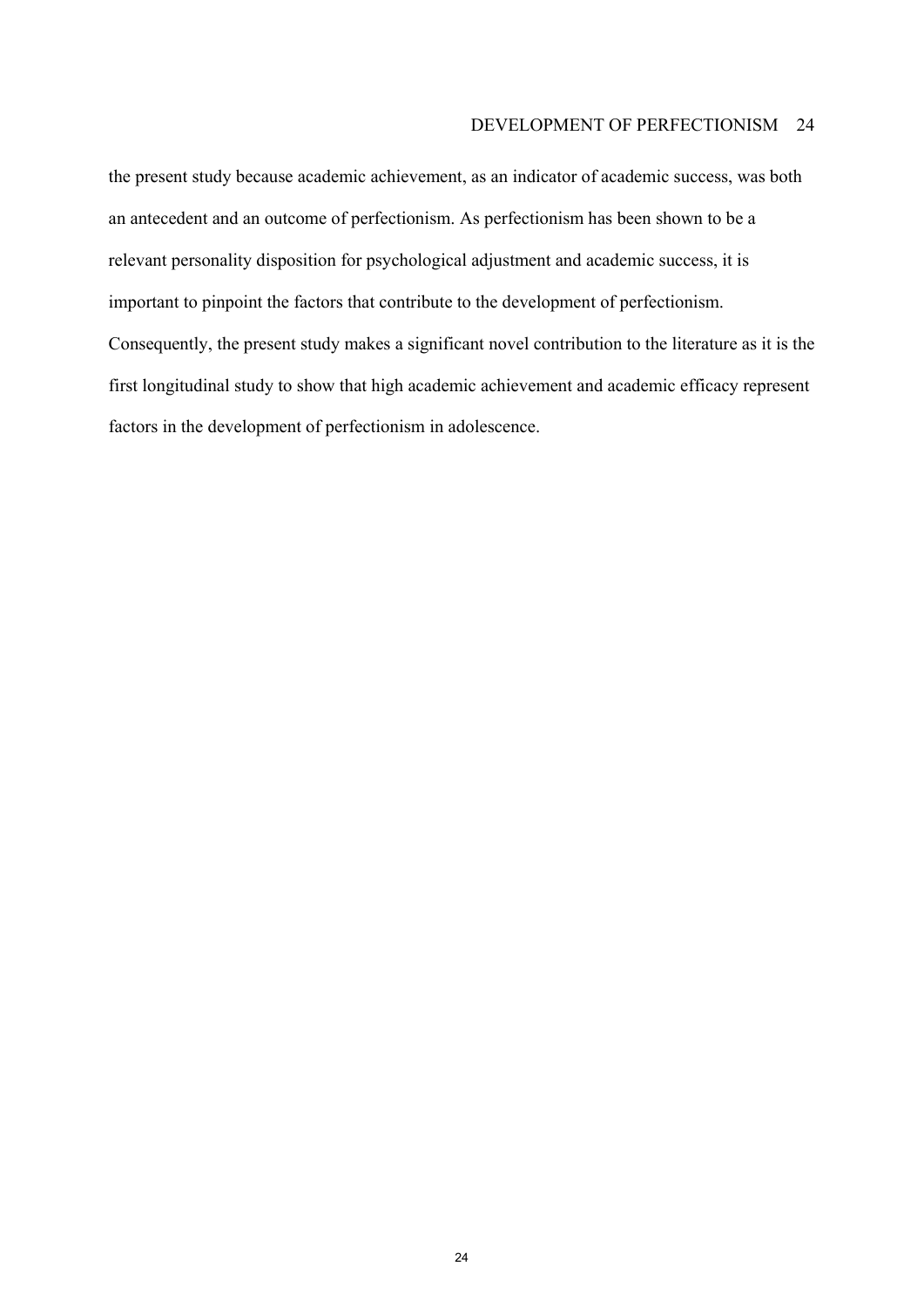#### **Declaration of Conflicting Interests**

The authors declared no potential conflicts of interest with respect to the research, authorship, and/or publication of this article.

#### **Funding**

 The authors disclosed receipt of the following financial support for the research, authorship, and/or publication of this article: The research for this article was supported with funds from the Romanian National Authority for Scientific Research and Innovation, CNCS-UEFISCDI, project number PN-II-RU-TE-2014-4-1061 awarded to the third author and from the Jacobs Foundation, Zurich, through the ISSBD-JF Mentored Fellowship Program for Early Career Scholars awarded to the first author.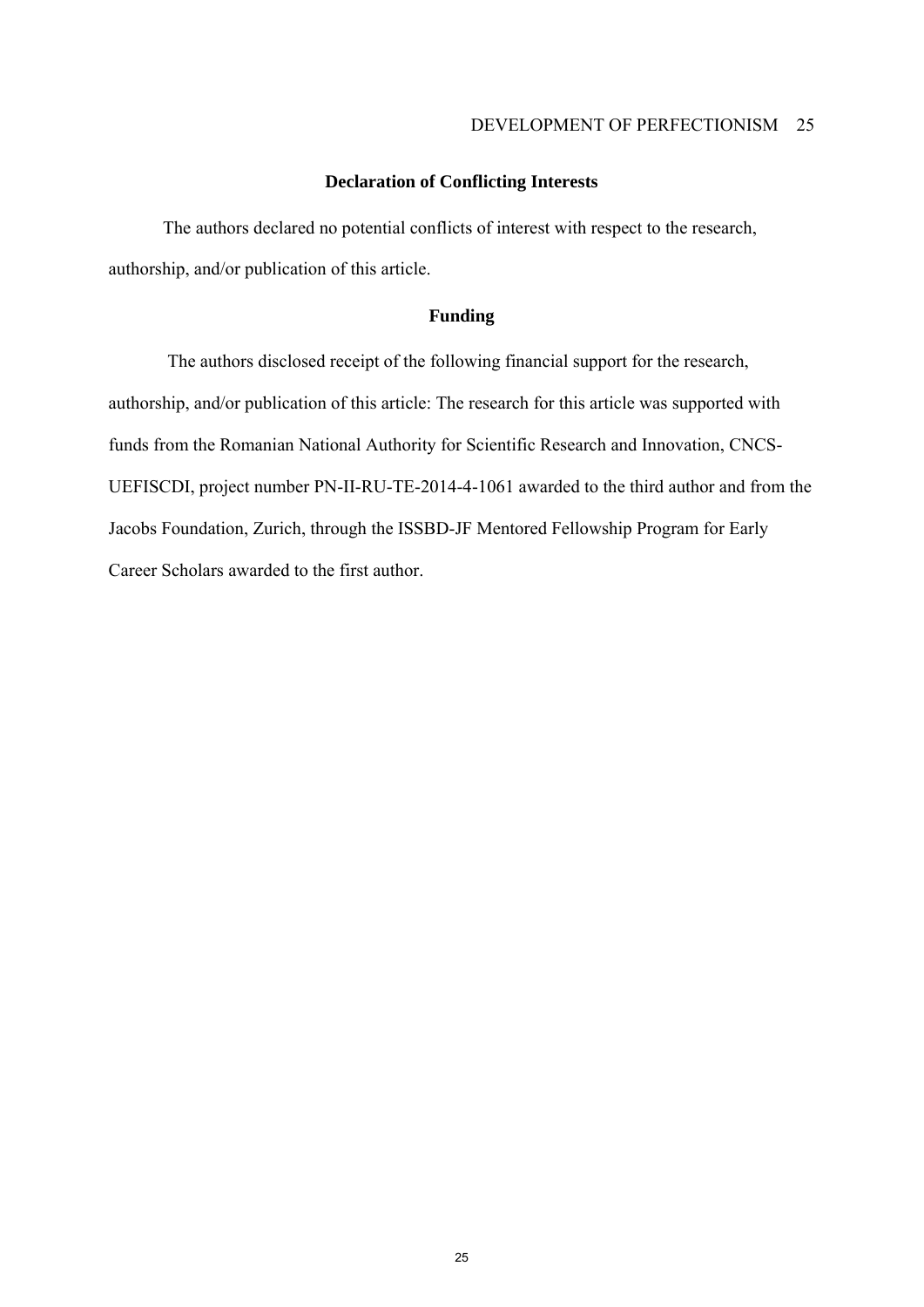#### **References**

- Ablard, K. E., & Parker, W. D. (1997). Parents' achievement goals and perfectionism in their academically talented children. *Journal of Youth and Adolescence, 26*, 651-667. doi: 10.1023/A:1022392524554
- Accordino, D. B., Accordino, M. P., & Slaney, R. B. (2000). An investigation of perfectionism, mental health, achievement, and achievement motivation in adolescents. *Psychology in the Schools, 37*, 535-545. doi: 10.1002/1520-6807(200011)37:6<535::AID-PITS6>3.0.CO;2-O
- Adachi, P., & Willoughby, T. (2015). Interpreting effect sizes when controlling for stability effects in longitudinal autoregressive models: Implications for psychological science. *The European Journal of Developmental Psychology*, *12*, 116-128. doi: 10.1080/17405629.2014.963549
- Appleton, P. R., Hall, H. K., & Hill, A. P. (2010). Family patterns of perfectionism: An examination of elite junior athletes and their parents. *Psychology of Sport and Exercise, 11*, 363-371. doi: 10.1016/j.psychsport.2010.04.005
- Baird, L. L. (1976). Using self reports to predict student performance. *College Entrance Examination Research Monograph, 7*, 1-17.
- Bandura, A. (1977). *Social learning theory.* Oxford, UK: Prentice-Hall.
- Bandura, A. (1989). Regulation of cognitive processes through perceived self-efficacy. *Developmental Psychology, 25*, 729-735. doi: 10.1037/0003-066X.9.1175

Bandura, A. (1997). *Self-efficacy: The exercise of control*. New York: Freeman.

Bandura, A., & Cervone, D. (1986). Differential engagement of self-reactive influences in cognitive motivation. *Organizational Behavior and Human Decision Processes, 38*, 92- 113. doi: 10.1016/0749-5978(86)90028-2

Bollen, K. A. (1989). *Structural equations with latent variables*. New York: Wiley.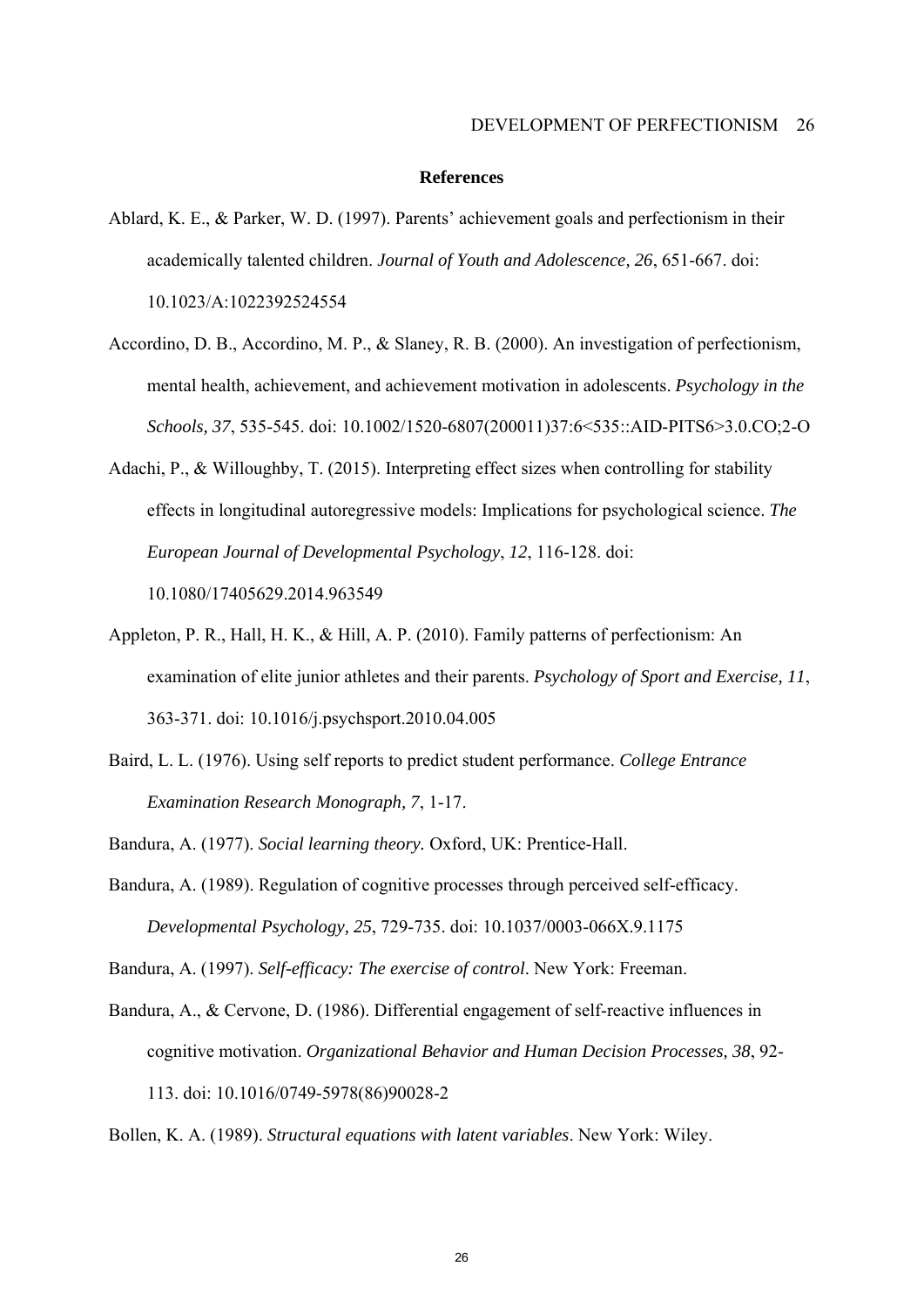- Bong, M. (2001). Between- and within-domain relations of academic motivation among middle and high school students: Self-efficacy, task-value, and achievement goals. *Journal of Educational Psychology, 93*, 23-34. doi: 10.1037/0022-0663.93.1.23
- Bong, M., Hwang, A., Noh, A., & Kim, S. (2014). Perfectionism and motivation of adolescents in academic contexts. *Journal of Educational Psychology, 106*, 711-729. doi: 10.1037/a0035836
- Brislin, R. W. (1986). The wording and translation of research instruments. In W. J. Lonner & J. W. Berry (Eds.), *Field methods in cross-cultural research* (pp. 137-164). Thousand Oaks, CA: Sage.
- Byrne, B. M. (2012). *Structural equation modeling with Mplus: Basic concepts, applications, and programming* (2nd ed.). New York: Routledge.
- Chen, F. F. (2007). Sensitivity of goodness of fit indexes to lack of measurement invariance. *Structural Equation Modeling: A Multidisciplinary Journal, 14*, 464-504. doi: 10.1080/10705510701301834
- Cheung, G. W., & Rensvold, R. B. (2002). Evaluating goodness-of-fit indexes for testing measurement invariance. *Structural Equation Modeling: A Multidisciplinary Journal, 9*, 233-255. doi: 10.1207/S15328007SEM0902\_5
- Credé, M., & Kuncel, N. R. (2013). Self-reported grades and GPA. In J. Hattie & E. M. Anderman (Eds.), *International guide to student achievement* (pp. 49-50). New York: Routledge.
- Damian, L., Stoeber, J., Negru, O., & Băban, A. (2013). On the development of perfectionism in adolescence: Perceived parental expectations predict longitudinal increases in socially prescribed perfectionism. *Personality and Individual Differences, 55,* 688**-**693. doi: 10.1016/j.paid.2013.05.021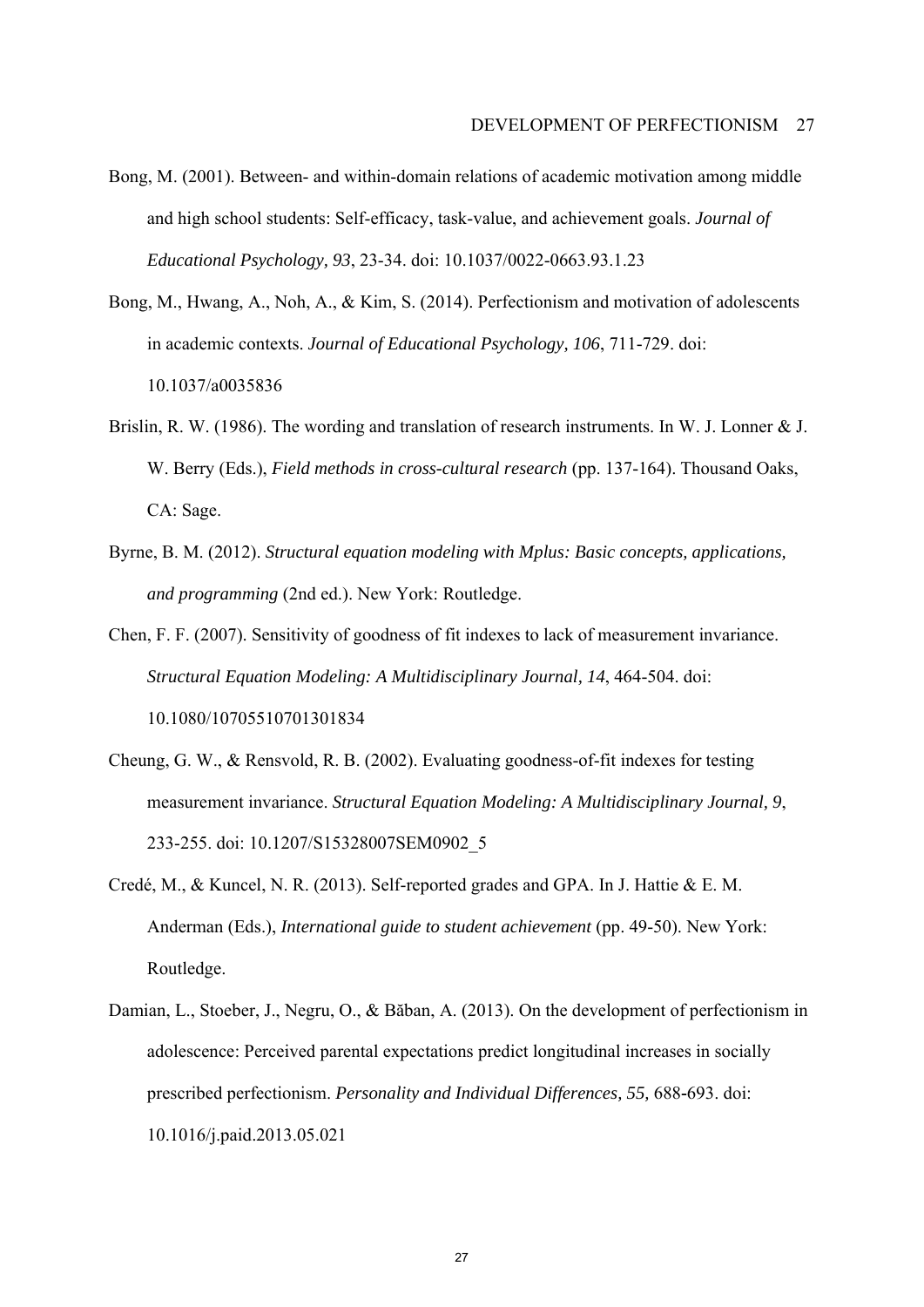- Damian, L. E., Stoeber, J., Negru, O., & Băban, A. (2014a). Positive and negative affect in adolescents. An investigation of the 2 × 2 model of perfectionism*. Cognition, Brain, Behavior. An Interdisciplinary Journal, 18*, 1**-**16.
- Damian, L. E., Stoeber, J., Negru, O., & Băban, A. (2014b). Perfectionism and achievement goal orientations in adolescent school students. *Psychology in the Schools, 51,* 960**-**971. doi: 10.1002/pits.21794
- Dormann, C., & Griffin, M. A. (2015). Optimal time lags in panel studies. *Psychological Methods, 20*, 489-505. doi: 10.1037/met0000041
- Dunkley, D. M., Blankstein, K. R., Halsall, J., Williams, M., & Winkworth, G. (2000). The relation between perfectionism and distress: Hassles, coping, and perceived social support as mediators and moderators. *Journal of Counseling Psychology, 47*, 437**-**453. doi: 10.1037/0022-0167.47.4.437
- Eccles, J. S., & Midgley, C. M. (1989). Stage-environment fit: Developmentally appropriate classrooms for young adolescents. In R. E. Ames & C. Ames (Eds.), *Research on motivation in education* (Vol. 3, pp. 139**-**186). San Diego, CA: Academic Press.
- Elliot, A. J., & McGregor, H. A. (2001). A 2 × 2 achievement goal framework. *Journal of Personality and Social Psychology, 80*, 501-519. doi: 10.1037/0022-3514.80.3.501
- Enns, M. W., & Cox, B. J. (2002). The nature and assessment of perfectionism: A critical analysis. In G. L. Flett & P. L. Hewitt (Eds.), *Perfectionism* (pp. 33**-**62). Washington, DC: APA.
- Enns, M. W., Cox, B. J., Sareen, J., & Freeman, P. (2001). Adaptive and maladaptive perfectionism in medical students: A longitudinal investigation. *Medical Education, 35*, 1034**-**1042. doi: 10.1111/j.1365-2923.2001.01044.x

Essau, C. A., Leung, P. W. L., Conradt, J., Cheng, H., & Wong, T. (2008). Anxiety symptoms in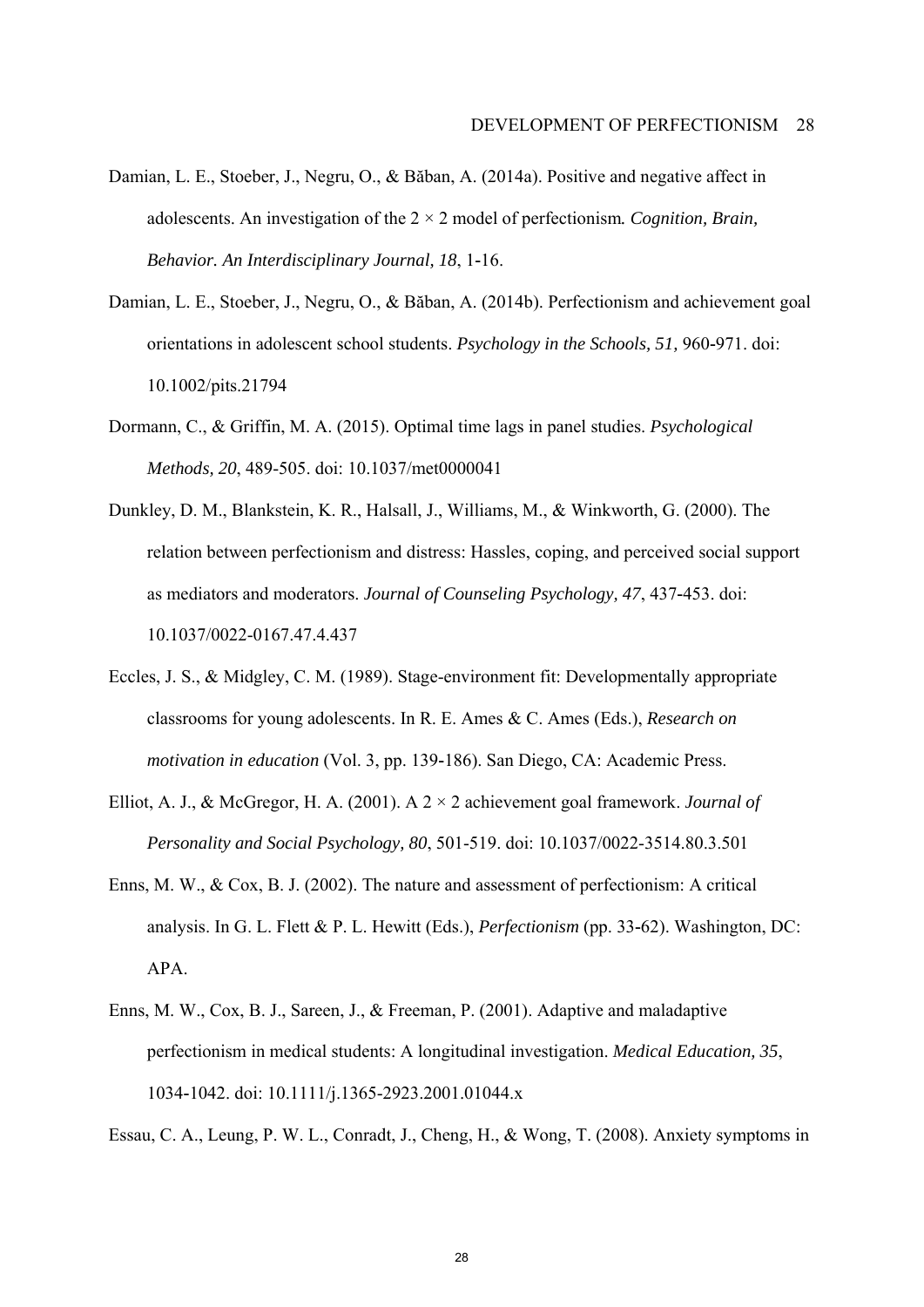Chinese and German adolescents: Their relationship with early learning experiences, perfectionism, and learning motivation. *Depression and Anxiety, 25*, 801**-**810. doi: 10.1002/da.20334

- Flett, G. L., & Hewitt, P. L. (2006). Positive versus negative perfectionism in psychopathology: A comment on Slade and Owensís dual process model. *Behavior Modification, 30*, 472- 495. doi: 10.1177/0145445506288026
- Flett, G. L., Hewitt, P. L., Boucher, D. J., Davidson, L. A., & Munro, Y. (2000). *The Child– Adolescent Perfectionism Scale: Development, validation, and association with adjustment*. Unpublished manuscript, Department of Psychology, University of British Columbia.
- Flett, G. L., Hewitt, P. L., Oliver, J. M., & Macdonald, S. (2002). Perfectionism in children and their parents: A developmental analysis. In G. L. Flett & P. L. Hewitt (Eds.), *Perfectionism*  (pp. 89**-**132). Washington, DC: American Psychological Association.
- Friedel, J. M., Cortina, K. S., Turner, J. C., & Midgley, C. (2007). Achievement goals, efficacy beliefs and coping strategies in mathematics: The roles of perceived parent and teacher goal emphases. *Contemporary Educational Psychology, 32*, 434**-**458. doi:

10.1016/j.cedpsych.2006.10.009

- Frost, R. O., Heimberg, R. G., Holt, C. S., Mattia, J. I., & Neubauer, A. L. (1993). A comparison of two measures of perfectionism. *Personality and Individual Differences, 14*, 119**-**126. doi: 10.1016/0191-8869(93)90181-2
- Frost, R. O., Marten, P., Lahart, C., & Rosenblate, R. (1990). The dimensions of perfectionism. *Cognitive Therapy and Research, 14*, 449**-**468. doi: 10.1007/BF01172967
- Gautreau, C. M., Sherry, S. B., Mushquash, A. R., & Stewart, S. H. (2015). Is self-critical perfectionism an antecedent of or a consequence of social anxiety, or both? A 12-month, three-wave longitudinal study. *Personality and Individual Differences, 82*, 125-130. doi: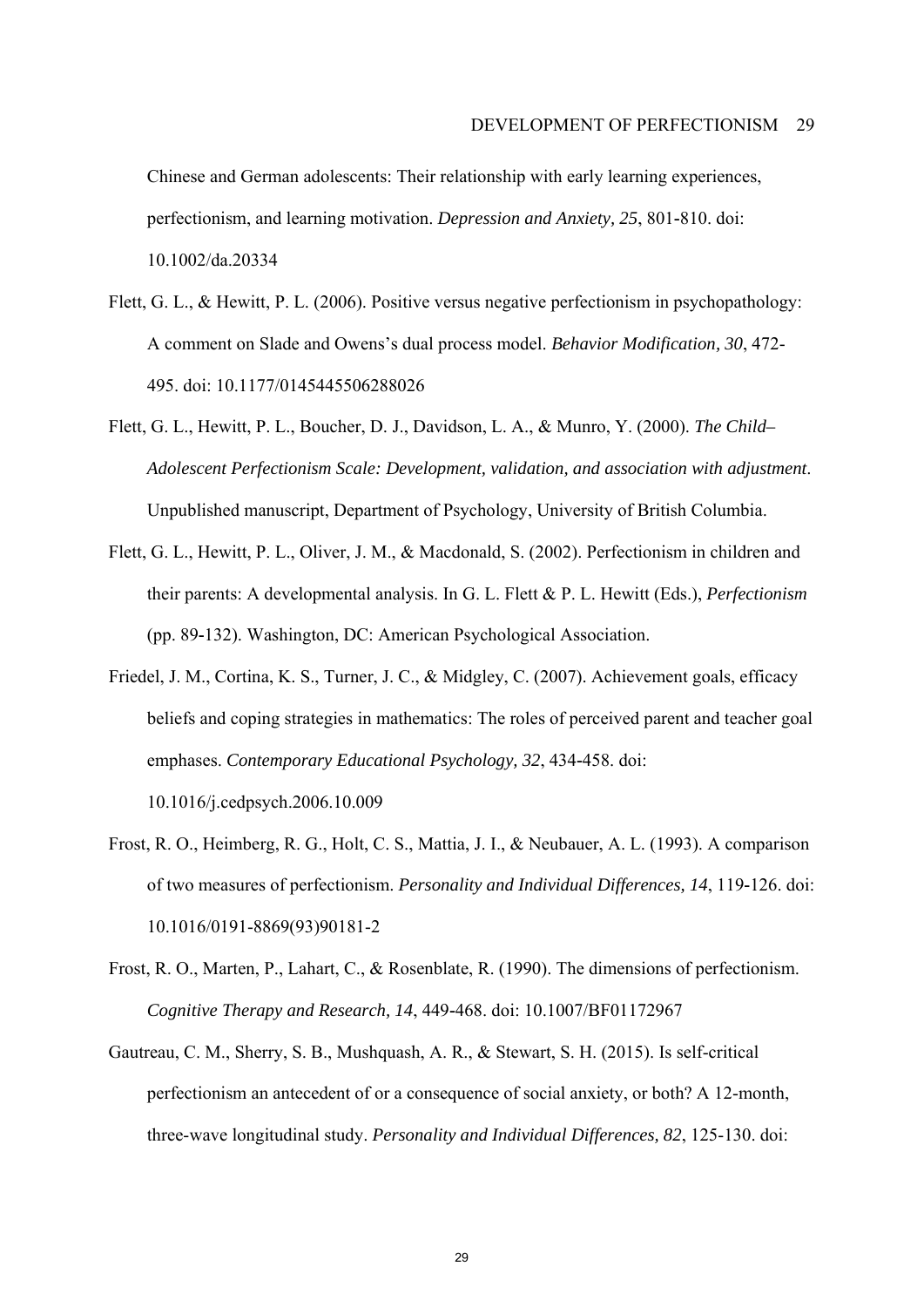10.1016/j.paid.2015.03.005

Geiser, C. (2013). *Data analysis with Mplus*. New York: Guilford Press.

- Gilman, R., & Ashby, J. S. (2006). Perfectionism. In G. G. Bear & K. M. Minke (Eds.), *Children's needs III* (pp. 303**-**312). Bethesda, MD: National Association of School Psychologists.
- Gotwals, J. K., Stoeber, J., Dunn, J. G. H., & Stoll, O. (2012). Are perfectionistic strivings in sport adaptive? A systematic review of confirmatory, contradictory, and mixed evidence. *Canadian Psychology, 53*, 263-279. doi: 10.1037/a0030288
- Graham, J. W. (2009). Missing data analysis: Making it work in the real world. *Annual Review of Psychology, 60*, 549**-**576. doi: 10.1146/annurev.psych.58.110405.085530
- Greenspon, T. S. (2000). "Healthy perfectionism" is an oxymoron! Reflections on the psychology of perfectionism and the sociology of science. *Journal of Secondary Gifted Education, 11*, 197-208. doi: 10.4219/jsge-2000-631
- Herman, K. C., Trotter, R., Reinke, W. M., & Ialongo, N. (2011). Developmental origins of perfectionism among African American youth. *Journal of Counseling Psychology, 58*, 321**-** 334. doi: 10.1037/a0023108
- Herman, K. C., Wang, K., Trotter, R., Reinke, W. M., & Ialongo, N. (2013). Developmental trajectories of maladaptive perfectionism among African American adolescents. *Child Development, 84*, 1633**-**1650. doi: 10.1111/cdev.12078
- Hewitt, P. L., Caelian, C. F., Flett, G. L., Sherry, S. B., Collins, L., & Flynn, C. A. (2002). Perfectionism in children: Associations with depression, anxiety, and anger. *Personality and Individual Differences, 32*, 1049**-**1061. doi: 10.1016/S0191-8869(01)00109-X
- Hewitt, P. L., & Flett, G. L. (1991). Perfectionism in the self and social contexts: Conceptualization, assessment, and association with psychopathology. *Journal of*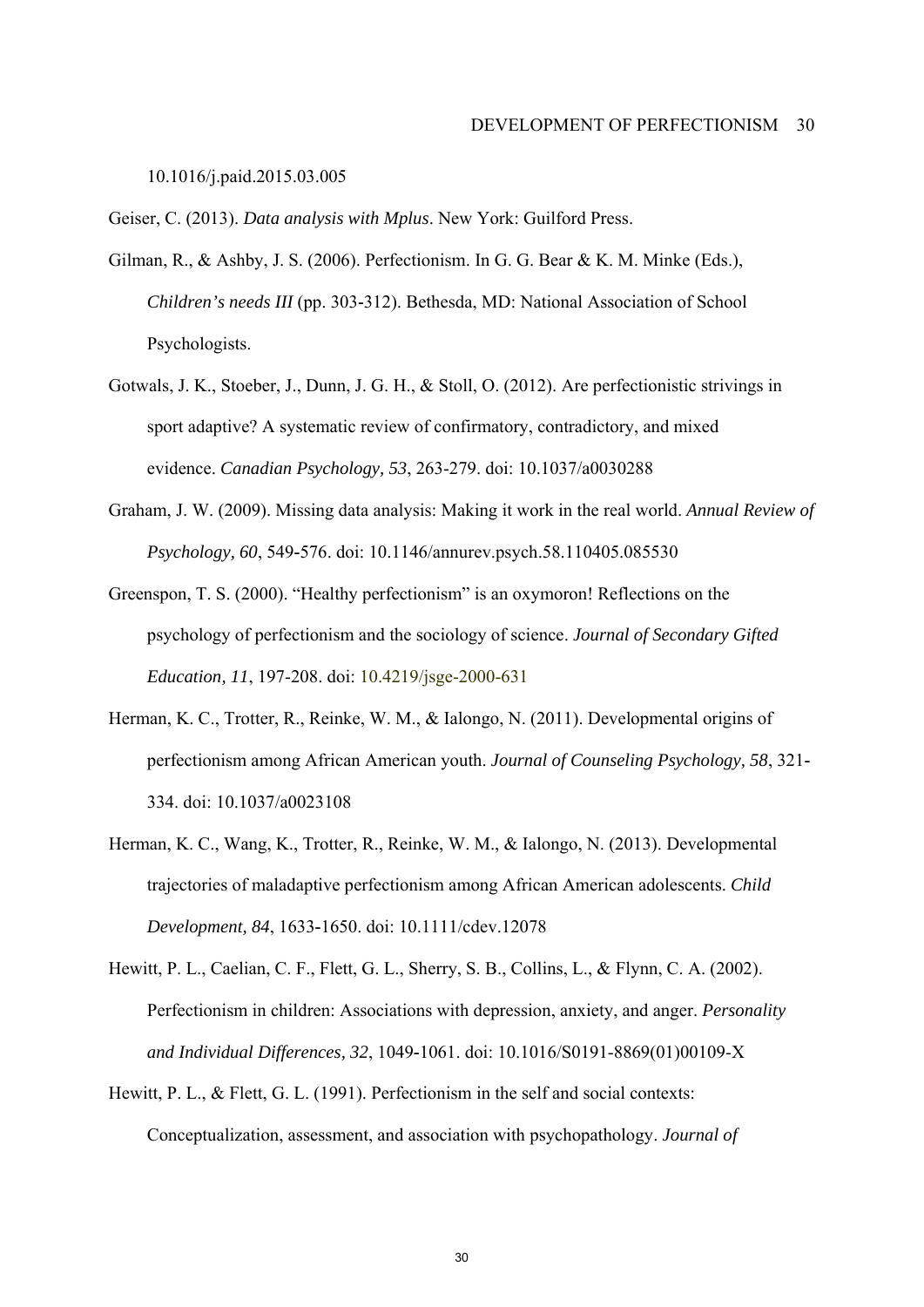*Personality and Social Psychology, 60*, 456**-**470. doi: 10.1037/0022-3514.60.3.456

- Hill, A. P. (2014). Perfectionistic strivings and the perils of partialling. *International Journal of Sport and Exercise Psychology, 12*, 302-315. doi: 10.1080/1612197X.2014.919602
- Hill, A. P., Hall, H. K., & Appleton, P. R. (2011). The relationship between multidimensional perfectionism and contingencies of self-worth. *Personality and Individual Differences, 50*, 238-242. doi: 10.1016/j.paid.2010.09.036
- Hill, R. W., Huelsman, T. J., & Araujo, G. (2010). Perfectionistic concerns suppress associations between perfectionistic strivings and positive life outcomes. *Personality and Individual Differences, 48*, 584-589. doi: 10.1016/j.paid.2009.12.011
- Kline, R. B. (2010). *Principles and practice of structural equation modeling* (3rd ed.). New York: Guilford.
- Little, R. J. A. (1988). A test of missing completely at random for multivariate data with missing values. *Journal of the American Statistical Association, 83*, 1198-1202. doi: 10.1080/01621459.1988.10478722
- Lo, A., & Abbott, M. J. (2013). Review of the theoretical, empirical, and clinical status of adaptive and maladaptive perfectionism. *Behaviour Change, 30*, 96-116. doi: 10.1017/bec.2013.9
- McArdle, S. (2009). Exploring the development of perfectionistic cognitions and self-beliefs. *Cognitive Therapy and Research, 33*, 597-614. doi: 10.1007/s10608-008-9206-x
- Midgley, C., Maehr, M. L., Hruda, L. Z., Anderman, E., Anderman, L., Freeman, K. E., ... Urdan, T. (2000). *Manual for the Patterns of Adaptive Learning Scales.* Ann Arbor, MI: University of Michigan Press.
- Muthén, L. K., & Muthén, B. O. (1998-2010). *Mplus user's guide* (6th ed.). Los Angeles, CA: Muthén & Muthén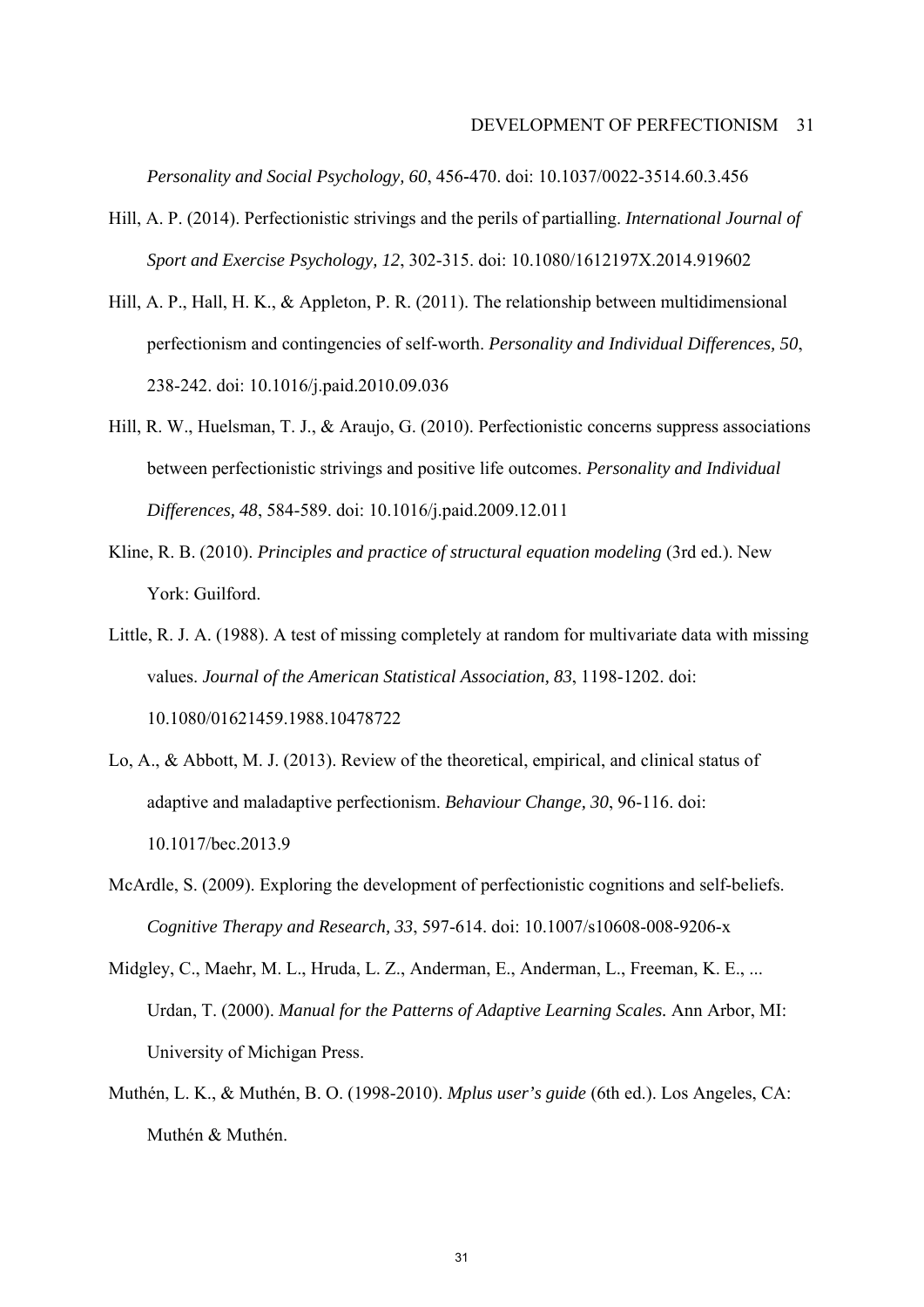- Nounopoulos, A., Ashby, J. S., & Gilman, R. (2006). Coping resources, perfectionism, and academic performance among adolescents. *Psychology in the Schools, 43*, 613-622. doi: 10.1002/pits.20167
- Nunnally, J. C., & Bernstein, I. H. (1994). *Psychometric theory* (3rd ed.). New York: McGraw-Hill.
- Pop, E. I., Negru-Subtirica, O., Crocetti, E., Opre, A., & Meeus, W. (2016). On the interplay between academic achievement and educational identity: A longitudinal study. *Journal of Adolescence, 47*, 135-144. doi: 10.1016/j.adolescence.2015.11.004
- Roberts, B. W., & DelVecchio, W. F. (2000). The rank-order consistency of personality traits from childhood to old age: A quantitative review of longitudinal studies. *Psychological Bulletin, 126,* 3-25. doi: 10.1037//0033-2909.126.1.3
- Roxborough, H. M., Hewitt, P. L., Kaldas, J., Flett, G. L., Caelian, C. M., Sherry, S., & Sherry, D. L. (2012). Perfectionistic self-presentation, socially prescribed perfectionism, and suicide in youth: A test of the perfectionism social disconnection model. *Suicide and Life-Threatening Behavior, 42,* 217-233. doi: 10.1111/j.1943-278X.2012.00084.x
- Ryan, A. M., & Shin, H. (2011). Help-seeking tendencies during early adolescence: An examination of motivational correlates and consequences for achievement. *Learning and Instruction, 21*, 247**-**256. doi: 10.1016/j.learninstruc.2010.07.003
- Sherry, S. B., Mackinnon, S. P., & Gautreau, C. M. (2016). Perfectionists don't play nicely with others: Expanding the social disconnection model. In F. M. Sirois & D. S. Molnar (Eds.), *Perfectionism, health, and well-being* (pp. 225-243). New York, NY: Springer.
- Soenens, B., Luyckx, K., Vansteenkiste, M., Luyten, P., Duriez, B., & Goossens, L. (2008). Maladaptive perfectionism as an intervening variable between psychological control and adolescent depressive symptoms: A three-wave longitudinal study. *Journal of Family*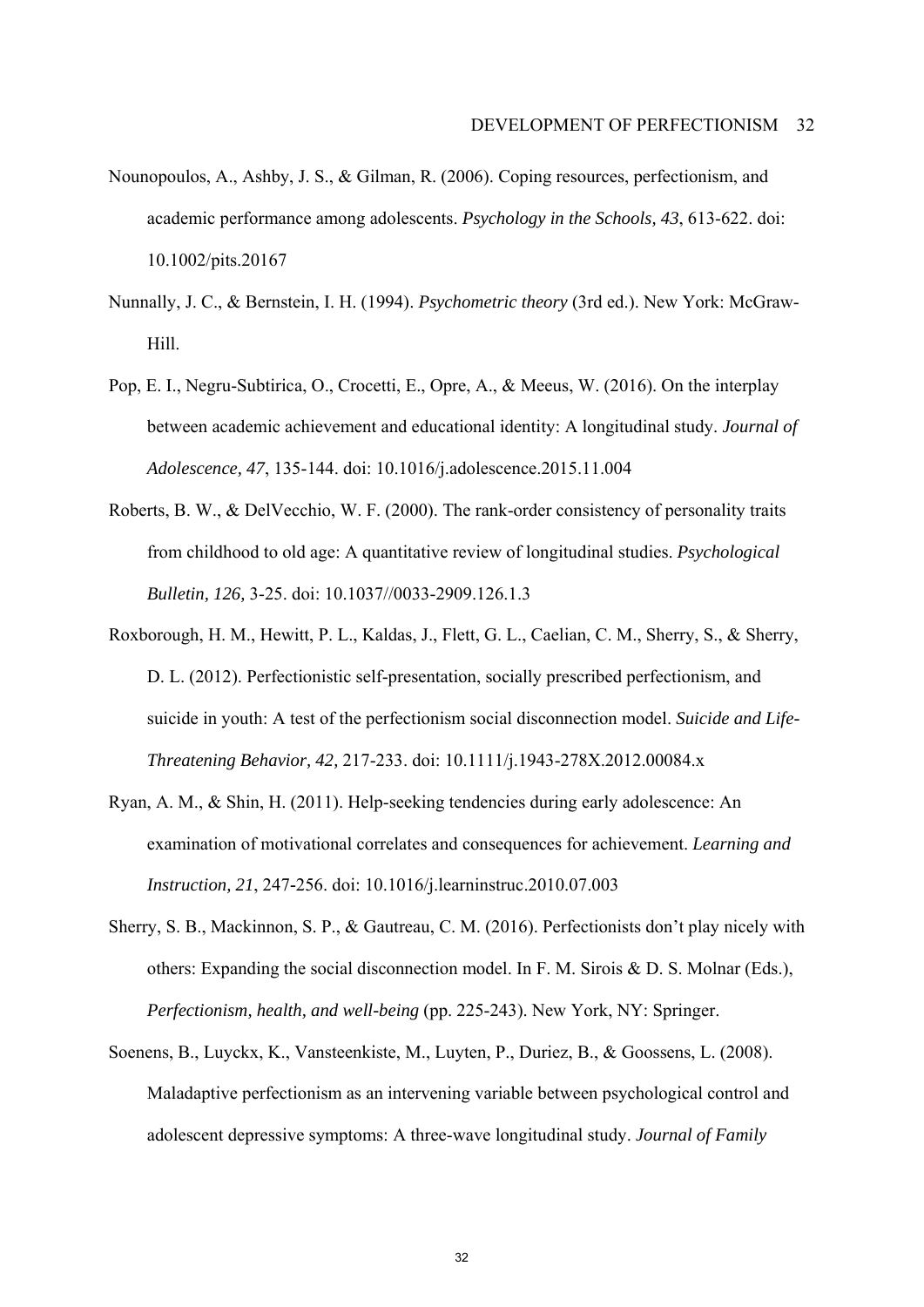*Psychology, 22*, 465**-**474. doi: 10.1037/0893-3200.22.3.465

- Speirs Neumeister, K. L. (2004). Factors influencing the development of perfectionism in gifted college students. *Gifted Child Quarterly, 48*, 259**-**274. doi: 10.1177/0016986209352681
- Speirs Neumeister, K. L., Williams, K. K., & Cross, T. L. (2009). Gifted high-school students' perspectives on the development of perfectionism. *Roeper Review, 31*, 198**-**206. doi: 10.1080/02783190903177564
- Steinberg, L. (2008). *Adolescence* (8th ed.). New York: McGraw-Hill.
- Stoeber, J. (2012). Perfectionism and performance. In S. M. Murphy (Ed.), *The Oxford handbook of sport and performance psychology* (pp. 294**-**306). New York: Oxford University Press.
- Stoeber, J., & Childs, J. H. (2011). Perfectionism. In R. J. R. Levesque (Ed.), *Encyclopedia of adolescence* (Vol. 4, Part 16, pp. 2053**-**2059). New York: Springer.
- Stoeber, J., & Otto, K. (2006). Positive conceptions of perfectionism: Approaches, evidence, challenges. *Personality and Social Psychology Review, 10,* 295**-**319. doi: 10.1207/s15327957pspr1004\_2
- Stoeber, J., Otto, K., & Dalbert, C. (2009). Perfectionism and the Big Five: Conscientiousness predicts longitudinal increases in self-oriented perfectionism. *Personality and Individual Differences, 47*, 363**-**368. doi: 10.1016/j.paid.2009.04.004
- Stoeber, J., & Rambow, A. (2007). Perfectionism in adolescent school students: Relations with motivation, achievement, and wellbeing. *Personality and Individual Differences, 42*, 1379- 1389. doi: 10.1016/j.paid.2006.10.015
- Stoeber, J., & Stoeber, F. S. (2009). Domains of perfectionism: Prevalence and relationships with perfectionism, gender, age, and satisfaction with life. *Personality and Individual Differences, 46*, 530-535. doi: 10.1016/j.paid.2008.12.006

Stornelli, D., Flett, G. L., & Hewitt, P. L. (2009). Perfectionism, achievement, and affect in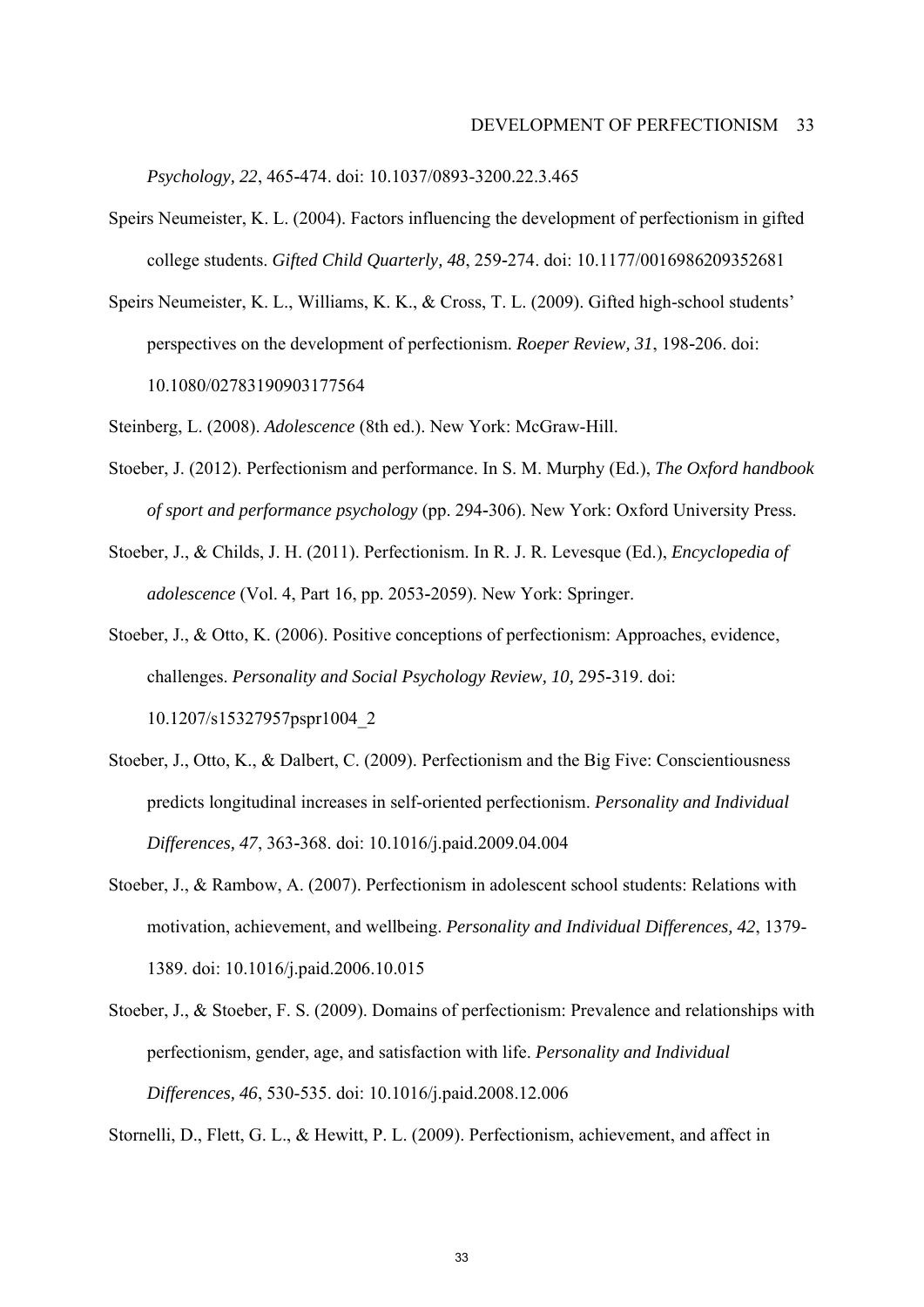children: A comparison of students from gifted, arts, and regular programs. *Canadian Journal of School Psychology, 24*, 267**-**283. doi: 10.1177/0829573509342392

- Wallace, S. T., & Alden, L. E. (1997). Social phobia and positive social events: The price of success. *Journal of Abnormal Psychology, 106*, 416-424. doi: 10.1037/0021- 843X.106.3.416
- Weeks, J. W., Heimberg, R. G., Rodebaugh, T. L., & Norton, P. J. (2008). Exploring the relationship between fear of positive evaluation and social anxiety. *Journal of Anxiety Disorders, 22*, 386-400. doi: 10.1016/j.janxdis.2007.04.009
- Yap, K., Gibbs, A. L., Francis, A. J. P., & Schuster, S. E. (2016). Testing the bivalent fear of evaluation model of social anxiety: The relationship between fear of positive evaluation, social anxiety, and perfectionism. *Cognitive Behaviour Therapy, 45*, 136-149. doi: 10.1080/16506073.2015.1125941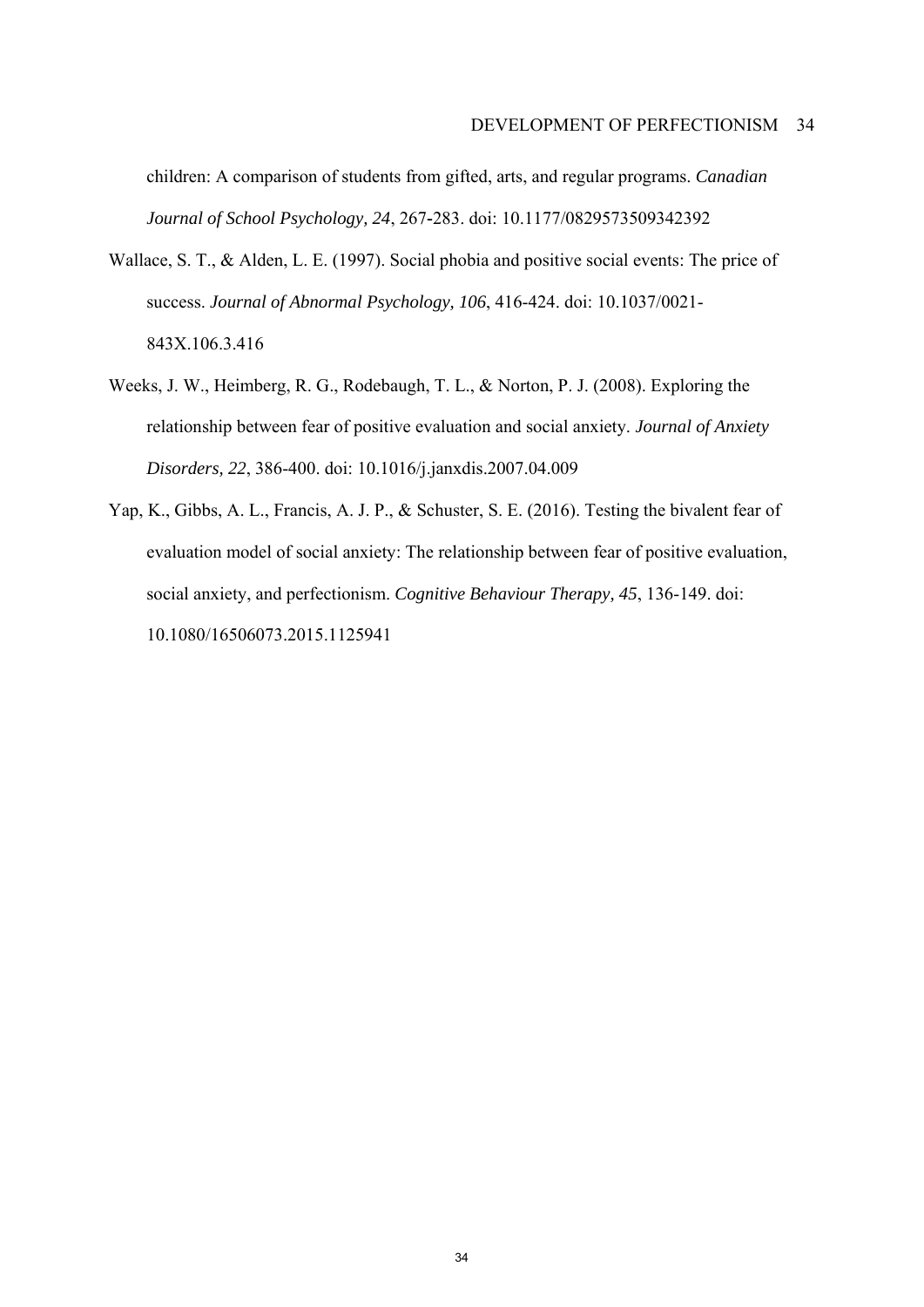#### Table 1

#### *Descriptive Statistics and Bivariate Correlations*

| Variable                     | $\mathbf{1}$ | $\overline{2}$ | 3        | 4        | 5        | 6        | $\tau$   | 8        | 9        | 10       | 11       | 12 | 13 |
|------------------------------|--------------|----------------|----------|----------|----------|----------|----------|----------|----------|----------|----------|----|----|
| Time 1                       |              |                |          |          |          |          |          |          |          |          |          |    |    |
| 1. Perfectionistic strivings |              |                |          |          |          |          |          |          |          |          |          |    |    |
| 2. Perfectionistic concerns  | $.64***$     |                |          |          |          |          |          |          |          |          |          |    |    |
| 3. Academic achievement      | $.22***$     | .00            |          |          |          |          |          |          |          |          |          |    |    |
| 4. Academic efficacy         | $.43***$     | $.10*$         | $.34***$ |          |          |          |          |          |          |          |          |    |    |
| Time 2                       |              |                |          |          |          |          |          |          |          |          |          |    |    |
| 5. Perfectionistic strivings | $.74***$     | $.47***$       | $.28***$ | $.41***$ |          |          |          |          |          |          |          |    |    |
| 6. Perfectionistic concerns  | $.43***$     | $.67***$       | .05      | .01      | $.58***$ |          |          |          |          |          |          |    |    |
| 7. Academic achievement      | $.27***$     | .06            | $.70***$ | $.40***$ | $.31***$ | $.10^*$  |          |          |          |          |          |    |    |
| 8. Academic efficacy         | $.31***$     | .04            | $.37***$ | $.52***$ | $.46***$ | $.09*$   | $.35***$ |          |          |          |          |    |    |
| Time 3                       |              |                |          |          |          |          |          |          |          |          |          |    |    |
| 9. Perfectionistic strivings | $.68***$     | $.41***$       | $.37***$ | $.35***$ | $.74***$ | $.46***$ | $.38***$ | $.41***$ |          |          |          |    |    |
| 10. Perfectionistic concerns | $.40***$     | $.59***$       | $.15***$ | .03      | $.48***$ | $.70***$ | $.20***$ | $.12***$ | $.64***$ |          |          |    |    |
| 11. Academic achievement     | $.27***$     | .05            | $.87***$ | $.38***$ | $.32***$ | $.07$    | $.78***$ | $.40***$ | $.41***$ | $.19***$ |          |    |    |
| 12. Academic efficacy        | $.24***-.01$ |                | $.38***$ | $.51***$ | $.31***$ | .05      | $.41***$ | $.49***$ | $.47***$ | $.16***$ | $.43***$ |    |    |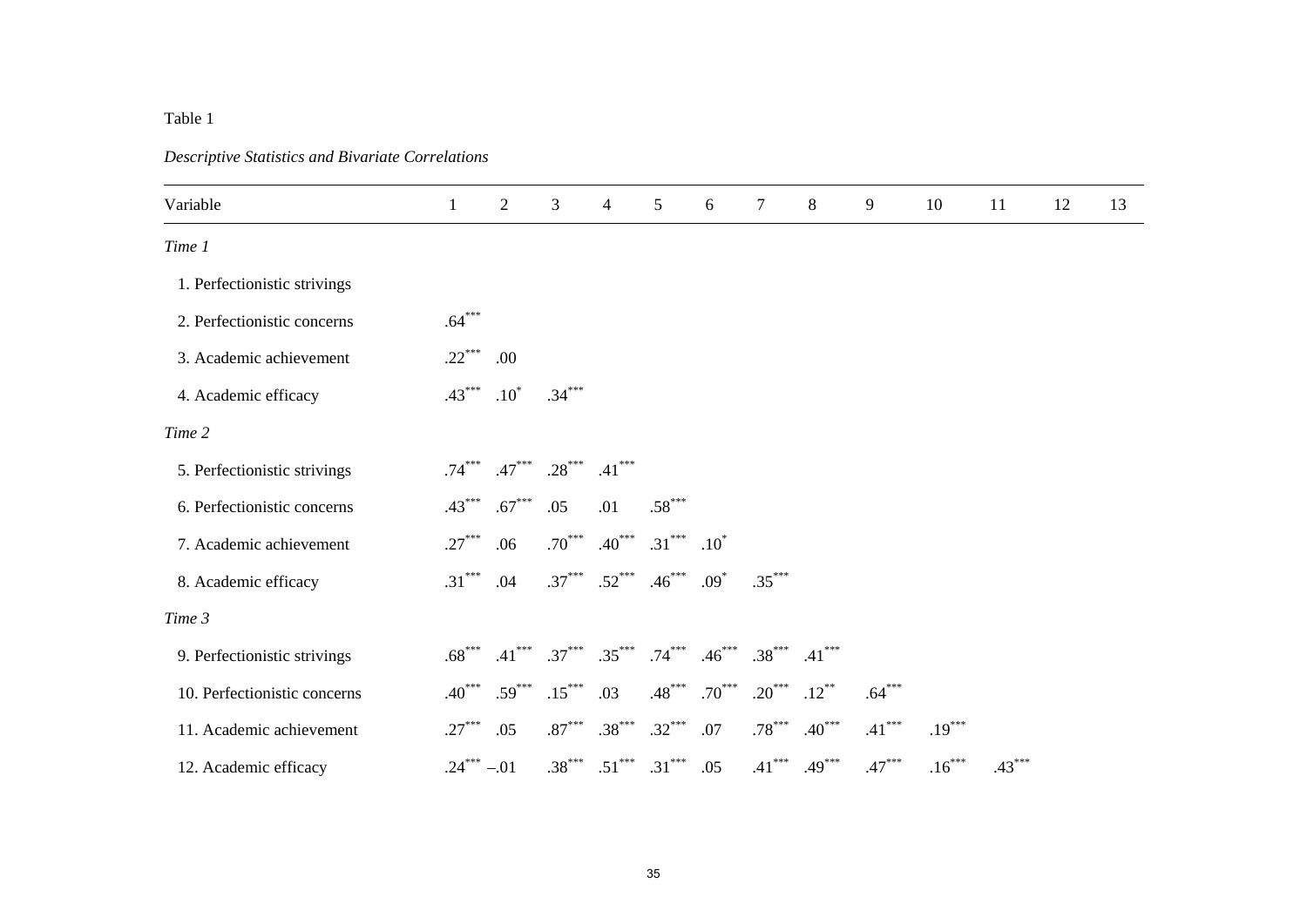#### Control variables

| $13. \text{Age}$    |      | $.16***-.01$ | $-.01$   | $.08\,$ | $.16***-.03$ |        |                   | $.11^*$ $.16^{***}$ | $.11^*$ | .03    | .06      | $-.02$   |          |
|---------------------|------|--------------|----------|---------|--------------|--------|-------------------|---------------------|---------|--------|----------|----------|----------|
| 14. Gender (female) | .03  | .03          | $.23***$ | .06     | .01          | $-.01$ | $.24***$ $.14***$ |                     | $.10^*$ | $-.04$ | $.28***$ | $.21***$ | $-.10^*$ |
| $\boldsymbol{M}$    | 3.00 | 2.35         | 9.01     | 3.56    | 3.01         | 2.33   | 9.18              | 3.50                | 2.94    | 2.30   | 9.04     | 3.35     | 15.87    |
| <i>SD</i>           | 0.69 | 0.64         | 0.70     | 0.82    | 0.68         | 0.65   | 0.72              | 0.84                | 0.69    | 0.68   | 0.70     | 0.93     | 1.77     |
| Cronbach's alpha    | .88  | .89          | n/a      | .85     | .87          | .90    | n/a               | .86                 | .89     | .92    | n/a      | .89      | n/a      |

*Note.*  $N = 487$ . All scores are mean scores (see Data Screening section for details). Age = age at Time 1. Gender (female) was coded  $0 =$  male,  $1 =$ 

female. Cronbach's alphas for academic achievement and age are not applicable (n/a) because they were single items.

 $p < .05.$  \*\*p $< .01.$ \*\*\*p $< .001.$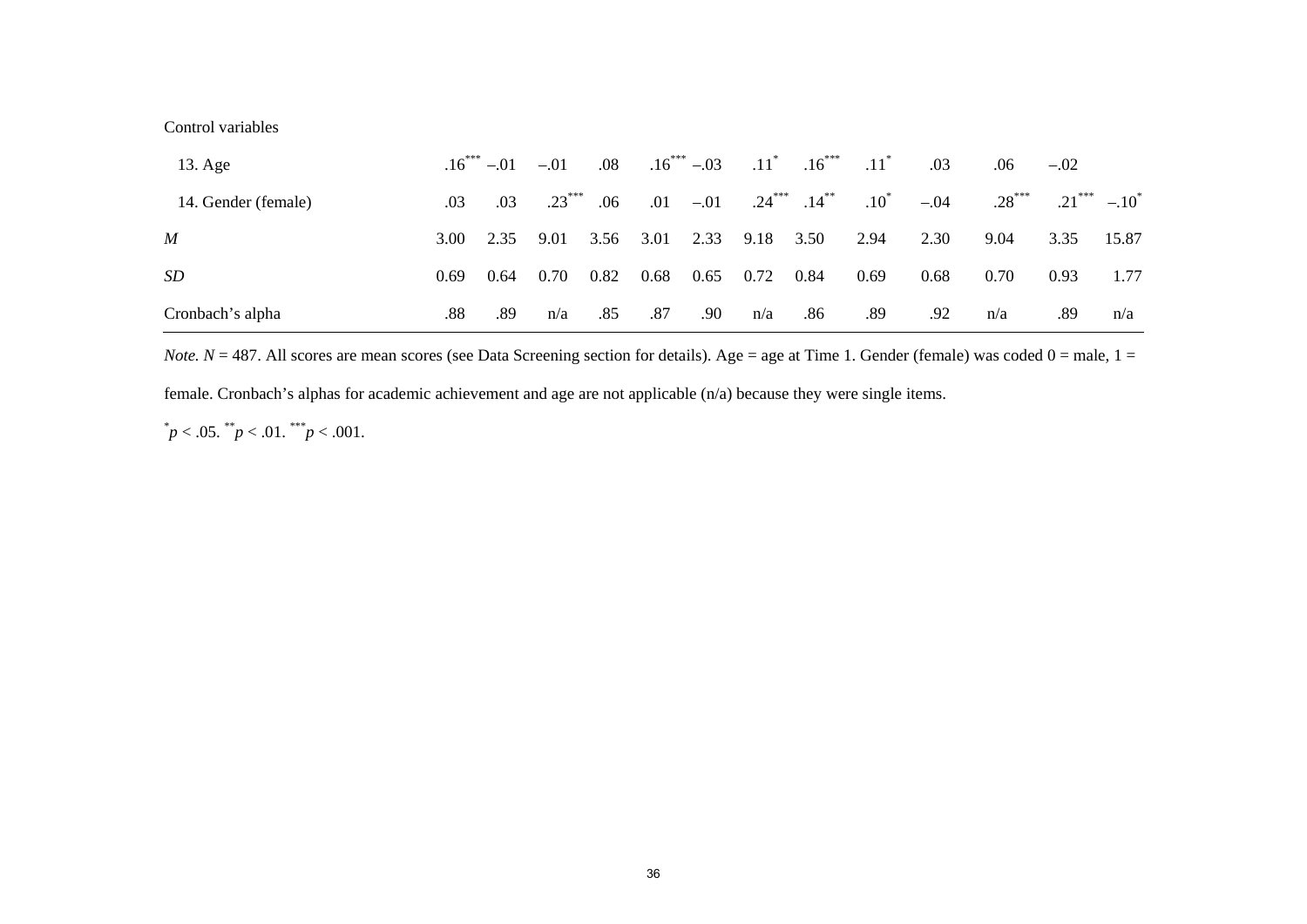#### Table 2

#### *Model Fit Indices and Model Comparisons*

|           | Model fit indices |    |            |      |              |             |            |            |                | Model comparisons |             |                    |               |  |  |  |  |
|-----------|-------------------|----|------------|------|--------------|-------------|------------|------------|----------------|-------------------|-------------|--------------------|---------------|--|--|--|--|
| Model     | $\chi^2$          | df | <b>CFI</b> | TLI  | <b>RMSEA</b> | <b>SRMR</b> | <b>AIC</b> | <b>BIC</b> | Comparison     | $\Delta \chi^2$   | $\Delta df$ | $\Delta\text{CFI}$ | <b>ARMSEA</b> |  |  |  |  |
| Model 1   |                   |    |            |      |              |             |            |            |                |                   |             |                    |               |  |  |  |  |
| Model 1.1 | 16.77             | 12 | .997       | .992 | .029         | .026        | 4593.21    | 4769.12    | $1.1$ vs $1.2$ | 6.87              | 6           | $-.001$            | $-.008$       |  |  |  |  |
| Model 1.2 | 9.90              | 6  | .998       | .987 | .037         | .013        | 4598.35    | 4799.38    |                |                   |             |                    |               |  |  |  |  |
| Model 2   |                   |    |            |      |              |             |            |            |                |                   |             |                    |               |  |  |  |  |
| Model 2.1 | 28.62             | 24 | .998       | .994 | .020         | .025        | 6884.87    | 7161.30    | 2.1 vs 2.2     | 13.24             | 12          | .000               | $-.004$       |  |  |  |  |
| Model 2.2 | 15.38             | 12 | .998       | .992 | .024         | .017        | 6895.64    | 7222.32    |                |                   |             |                    |               |  |  |  |  |

*Note*.  $N = 487$ . Model 1 included perfectionistic strivings, perfectionistic concerns, and academic achievement; Model 2 included perfectionistic strivings, perfectionistic concerns, academic achievement, and academic efficacy; Model 1.1 and Model 2.1 = bidirectional effects constrained to be equal across time; Model 1.2 and Model 2.2 = bidirectional effects unconstrained to be equal across time (free to vary; see Cross-Lagged Analyses section for details). CFI = Comparative Fit Index; TLI = Tucker-Lewis Index; RMSEA = Root Mean Square Error of Approximation; SRMR= Standardized Root Mean Square Residual; AIC = Akaike Information Criterion; BIC = Bayesian Information Criterion.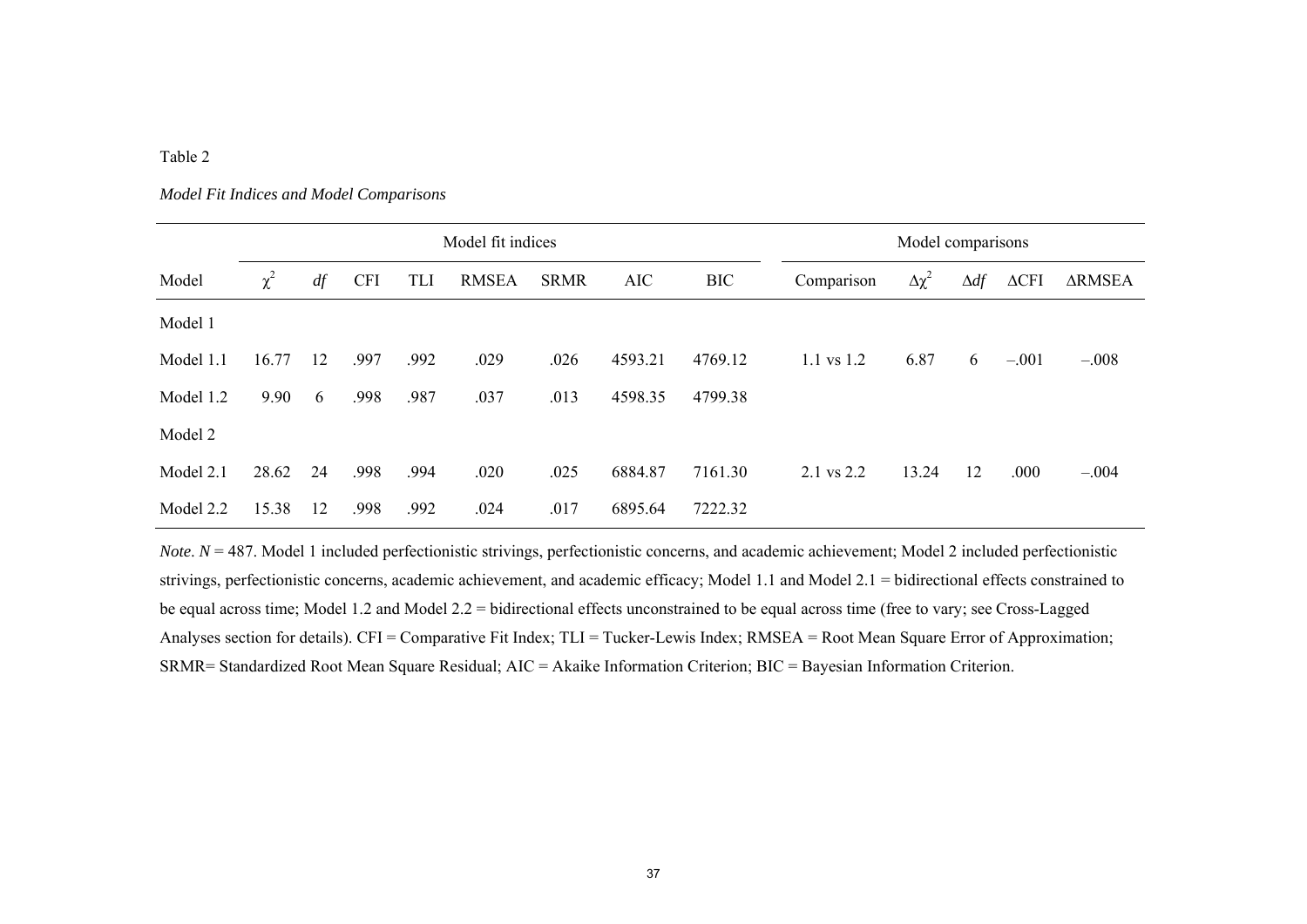#### Table 3

#### *Model 1.1 and 2.1: Within-Time Correlations*

|                                         |          | Time 1         |             |          | Time 2         |     |              | Time 3       |     |  |
|-----------------------------------------|----------|----------------|-------------|----------|----------------|-----|--------------|--------------|-----|--|
| Variable                                | 1        | $\overline{2}$ | 3           | 1        | $\overline{2}$ | 3   | $\mathbf{1}$ | $\mathbf{2}$ | 3   |  |
| Model 1.1 (excluding academic efficacy) |          |                |             |          |                |     |              |              |     |  |
| 1. Perfectionistic strivings            |          |                |             |          |                |     |              |              |     |  |
| 2. Perfectionistic concerns             | $.64***$ |                |             | $.53***$ |                |     | $.57***$     |              |     |  |
| 3. Academic achievement                 | $.21***$ | .00            |             | .05      | .06            |     | .05          | .04          |     |  |
| Model 2.1 (including academic efficacy) |          |                |             |          |                |     |              |              |     |  |
| 1. Perfectionistic strivings            |          |                |             |          |                |     |              |              |     |  |
| 2. Perfectionistic concerns             | $.64***$ |                |             | $.54***$ |                |     | $.57***$     |              |     |  |
| 3. Academic achievement                 | $.21***$ | .00            |             | .04      | .08            |     | .05          | .04          |     |  |
| 4. Academic efficacy                    | $.43***$ | $.10*$         | $.34^\circ$ | $.31***$ | $.13*$         | .03 | $.36***$     | $.17***$     | .10 |  |

*Note.* See Figure 1 for the longitudinal relations of Model 1.1, and Figure 2 for those of Model 2.1.  $p^* p < .05.$   $\binom{p}{p} < .01.$   $\binom{p}{p} < .001.$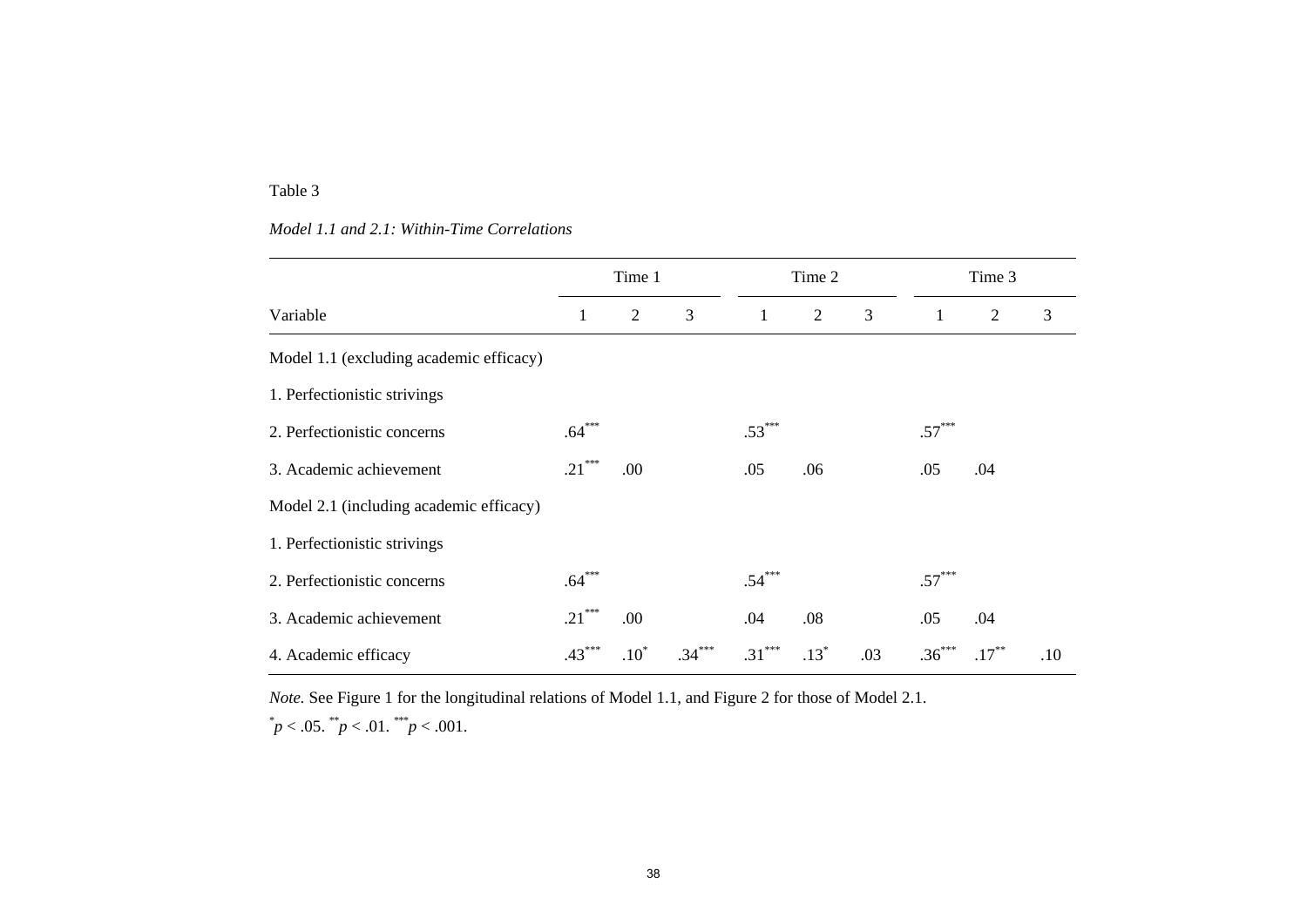

*Figure 1*. Model 1.1 (excluding academic efficacy). All cross-lagged paths, stability coefficients, and within-time correlations were estimated. To reduce model complexity, only significant longitudinal relations (*p* < .05) are displayed (see Table 3 for within-time correlations). Both structural and measurement model were time, gender, and age invariant.  $\sqrt{*p} < .01, \sqrt{**p} < .001$ .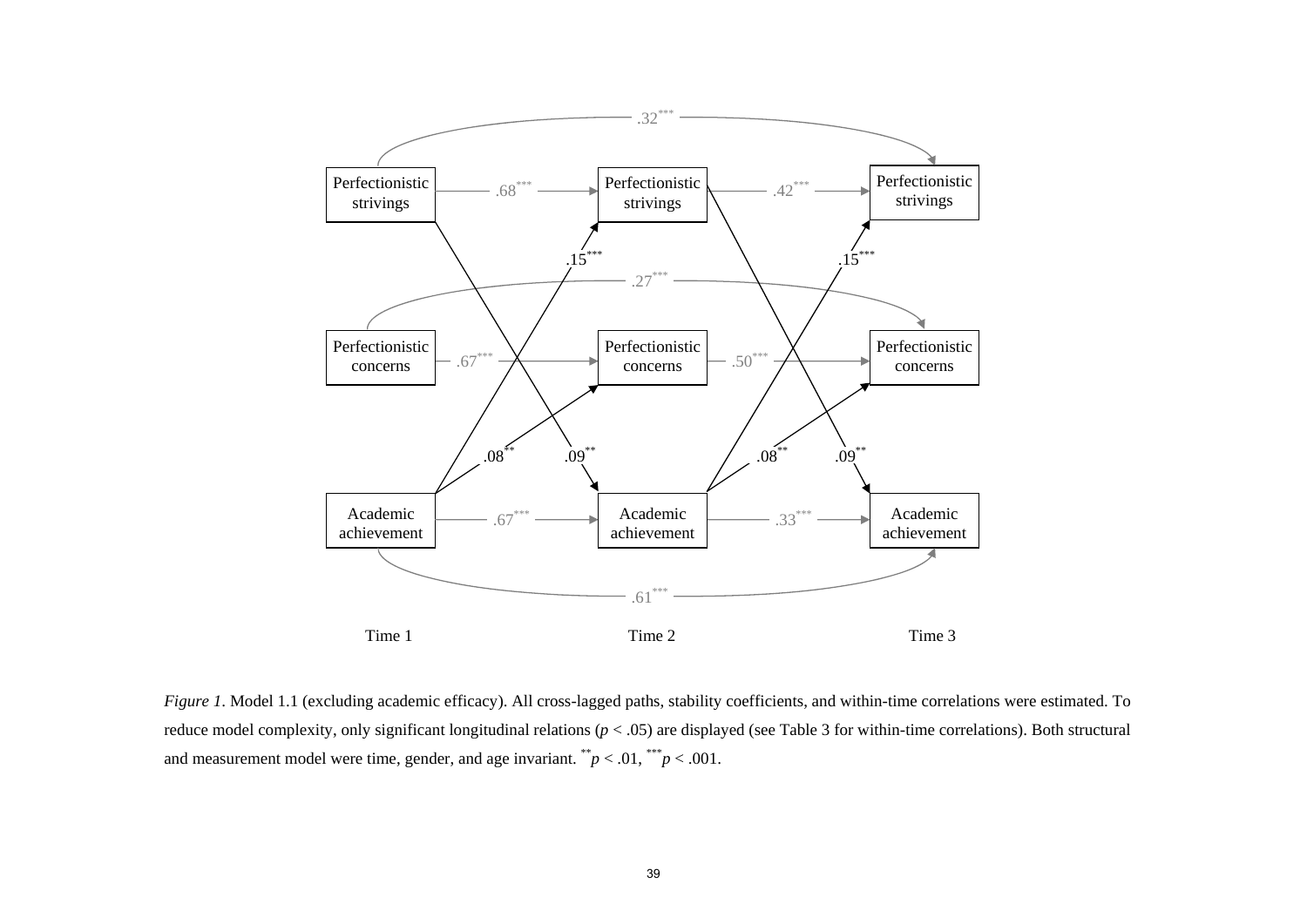





Time 1 Time 2 Time 3